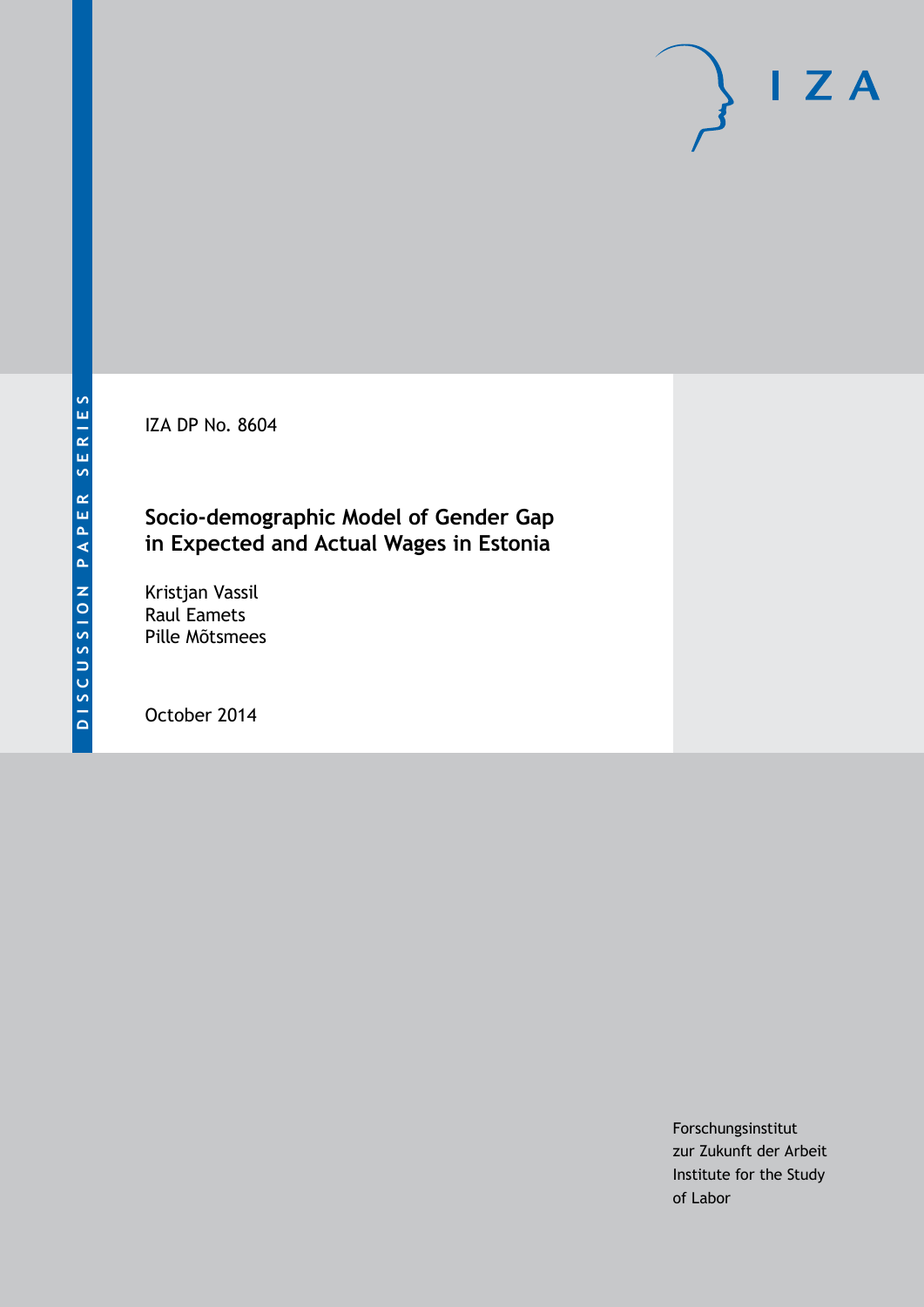# **Socio-demographic Model of Gender Gap in Expected and Actual Wages in Estonia**

## **Kristjan Vassil**

*University of Tartu*

### **Raul Eamets**

*University of Tartu and IZA*

### **Pille Mõtsmees**

*University of Tartu*

Discussion Paper No. 8604 October 2014

IZA

P.O. Box 7240 53072 Bonn Germany

Phone: +49-228-3894-0 Fax: +49-228-3894-180 E-mail: [iza@iza.org](mailto:iza@iza.org)

Any opinions expressed here are those of the author(s) and not those of IZA. Research published in this series may include views on policy, but the institute itself takes no institutional policy positions. The IZA research network is committed to the IZA Guiding Principles of Research Integrity.

The Institute for the Study of Labor (IZA) in Bonn is a local and virtual international research center and a place of communication between science, politics and business. IZA is an independent nonprofit organization supported by Deutsche Post Foundation. The center is associated with the University of Bonn and offers a stimulating research environment through its international network, workshops and conferences, data service, project support, research visits and doctoral program. IZA engages in (i) original and internationally competitive research in all fields of labor economics, (ii) development of policy concepts, and (iii) dissemination of research results and concepts to the interested public.

IZA Discussion Papers often represent preliminary work and are circulated to encourage discussion. Citation of such a paper should account for its provisional character. A revised version may be available directly from the author.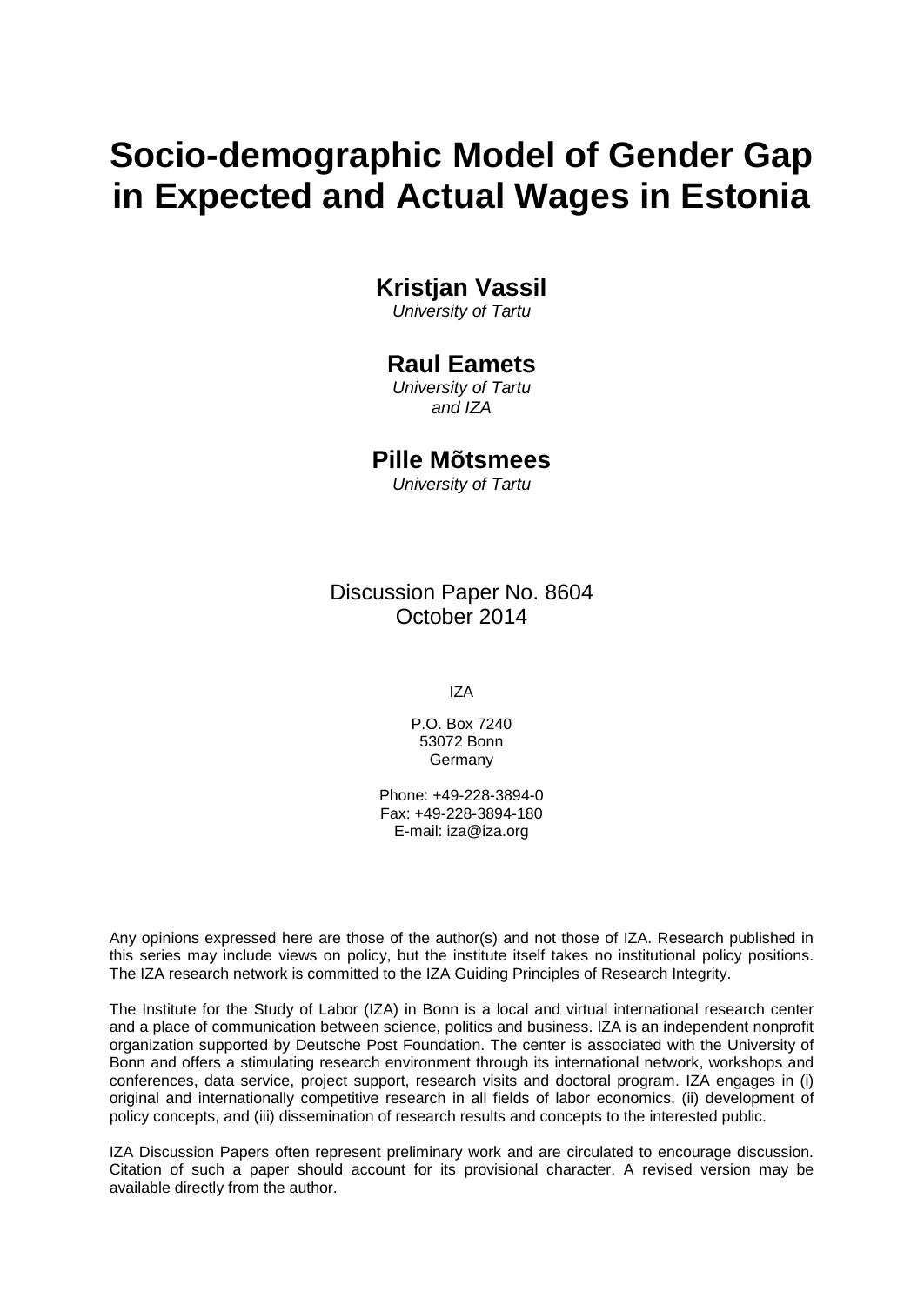IZA Discussion Paper No. 8604 October 2014

# **ABSTRACT**

# **Socio-demographic Model of Gender Gap in Expected and Actual Wages in Estonia**

Estonia ranks consistently on top of the list of countries with the largest gender pay gap. However, irrespective of abundant aggregate level evidence, little is known what motivates the gap at the individual level. In this paper we precisely address the issue of gender pay gap at the individual level. We examine how large is the gender pay gap in actual and expected wages and how it can be explained. We use a rich dataset from Estonian Labour Force Survey on actual wages, and the data from CV Keskus on people's wage expectations. Findings show that education and ethnicity are primary sources for gender based wage discrimination hinting at structural cleavages in Estonian society. Results have major policy implications for other multi-lingual countries with similar historical background.

JEL Classification: J16, J31

Keywords: gender wage gap, Estonia, expected wage gap, actual wage gap

Corresponding author:

Raul Eamets University of Tartu Faculty of Economics and Business Administration Narva mnt. 4 Tartu, 51009 **Estonia** E-mail: [raul.eamets@ut.ee](mailto:raul.eamets@ut.ee)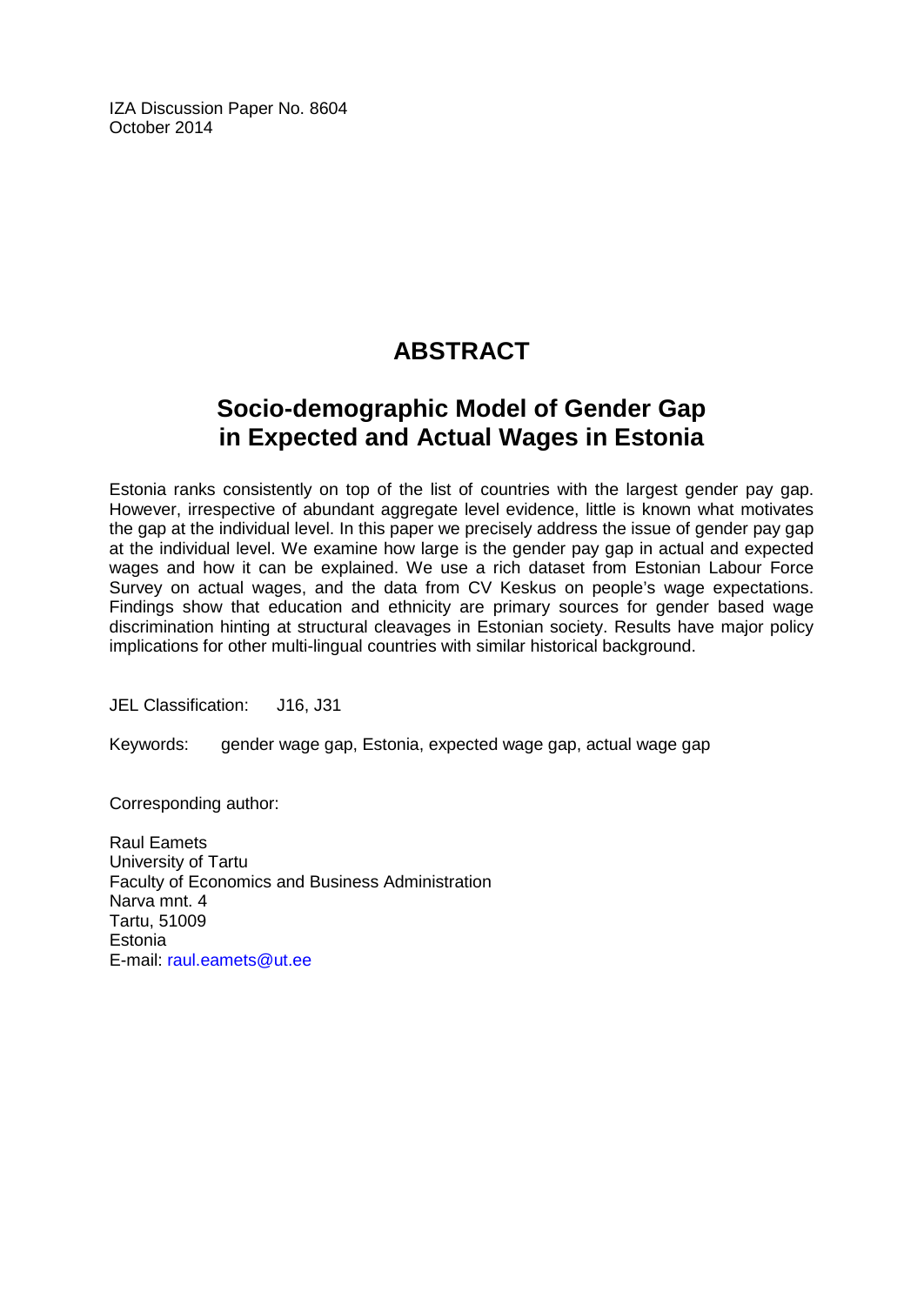#### **1. Introduction**

The main interest of this paper is to explain and contrast the gender gap in actual and expected wages, and see whether the differences are at the same level. Moreover, we investigate whether the selected variables explain the gender gap in real as well as in desired wages. We draw on the case of Estonia, a country that has the largest unconditional gender gap in Europe (Eurostat, 2014). We analyse differences in men's and women's wages using Estonian Labour Force Survey data and the 2009 data from CV Keskus.

The gender gap in wages exists despite recent increases in women's capital acquisition and labour force participation, as well as the implementation of antidiscrimination policies (Nyhus and Pons, 2012). The average gender pay gap in the European Union in 2011 was 16% (Eurostat, 2014) and in OECD countries women earned between 10 to 25 percent less than men (Böheim et al., 2013). Although the gap is getting smaller and a large part of it is due to differences in observed characteristics (Weichselbaumer and Winter-Ebmer, 2005; Stanley and Jarrell, 1998), the unexplained part still provokes researchers' attention – particularly because it greatly varies at the country level.

Estonia, together with other Baltic countries, has inherited high female employment rates already from the communist times. During the Soviet regime the official ideology attempted to eliminate any kind of gender discrimination and both sexes were equally treated, at least in the official discourse. Therefore, Semykina and Linz (2010) conclude the previous authors' work about transition and argue that gender differences in educational qualifications and experience cannot be employed as useful predictors of gender pay disparity in transition economies as the problem arises from the high education levels and the high labour force participation rates during the Soviet period. Consequently, observed gender differences in human capital characteristics appear to be too small and often in favour of women. However, in reality occupational and sectoral segregation was wide and common. According to Rõõm and Kallaste (2004) women dominated in some occupations and vice versa. Females were traditionally engaged in the service sector (education, trade, etc.), whereas heavy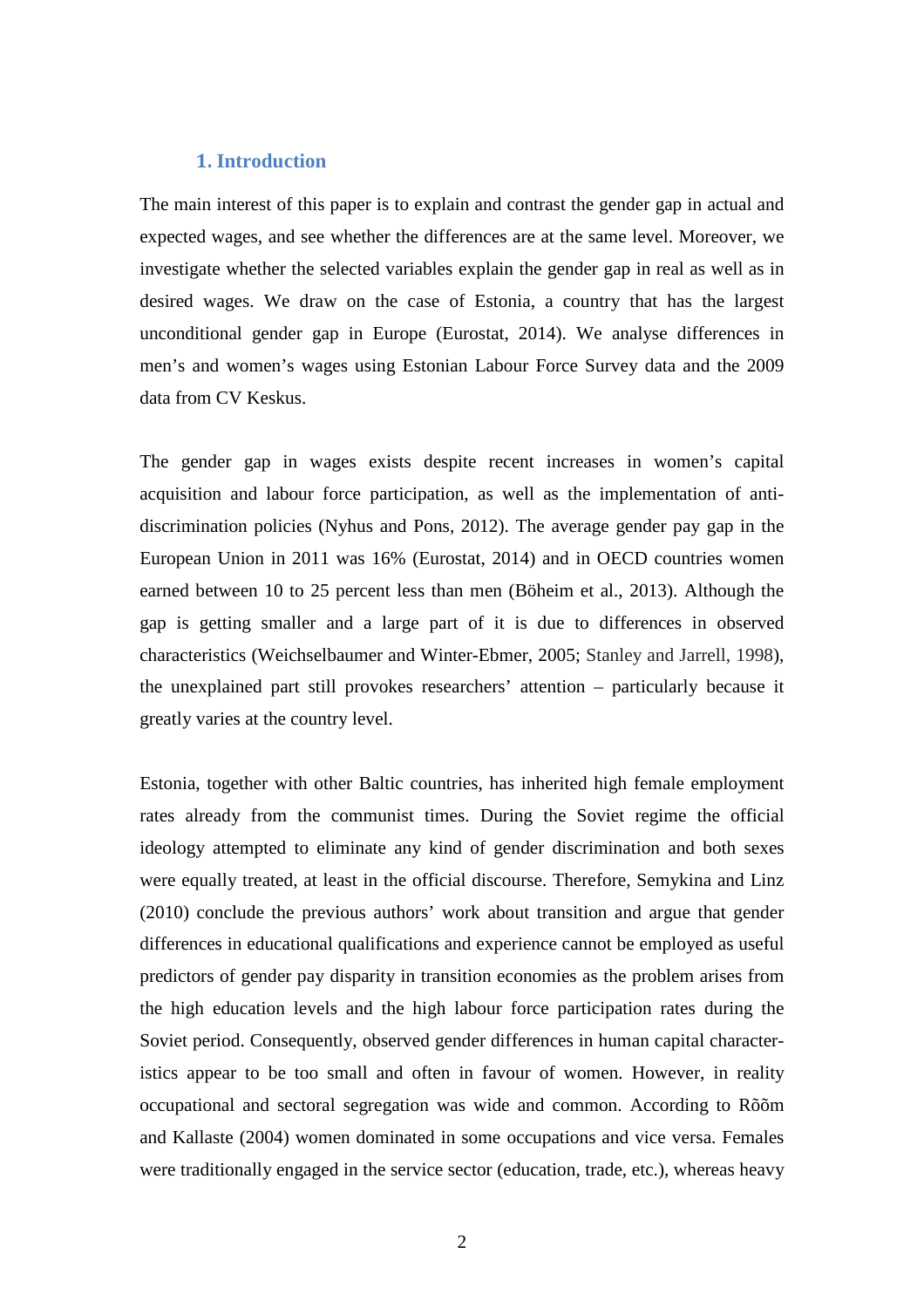industry, transport sector, and agriculture predominantly represented the so-called male occupations that were better paid in comparison with the service sector. Primarily as a result of segregation, but also due to the reason that men were more likely to be promoted than women irrespective of their occupations, wage gaps were wider in Central and Eastern European countries than in Western Europe during the last decade of the socialist era (Newell and Reilly, 2001).

Estonia provides an interesting case for research on gender wage gap for several reasons. The unconditional gender wage gap is 30%, being the largest in Europe (Eurostat, 2014). Estonia is known for its very high economic freedom (see the index of economic freedom by the Heritage Foundation), and also for its flexible labour market, low union power, and low enforcement of employment protection legislation (Eamets and Masso, 2005). As a result, the wage distribution is wide and the unexplained wage gap by gender (Anspal et al., 2010; Mõtsmees and Meriküll, 2012) and ethnicity (Leping and Toomet, 2008) is large. If we look at the dynamics of wage gap we can see that it has been persistently high throughout the independence (from the beginning of the 1990s). Philips (2001), using the retrospective data of the Estonian Labour Force Survey 1995, concluded that in 1989 men earned on average 30% more than women, while other socio-demographic and occupational characteristics were similar. Vöörmann (2000), who studied data from the midnineties, points out that women in Estonia were paid less than men in all occupations and that the wages paid to women fell short of the earnings of men by approximately a quarter. The same was found for the period of 1998-2000 (Rõõm and Kallaste, 2004). In addition, the female participation rate is high at 63%, with 71% for males (see Statistics Estonia general data of labour market). The high participation rate for women might be due to too high reservation wages.

However, irrespective of abundant aggregate level evidence of the large gender pay gap, little is known what motivates the gap at the individual level, and whether it is conditional on other factors. In this paper we precisely address the gender pay gap at the individual level by examining how large the gender pay gap is in actual and expected wages. Moreover, we seek to explain wage differences using a rich dataset from Estonian Labour Force Survey for actual wages and the data from CV Keskus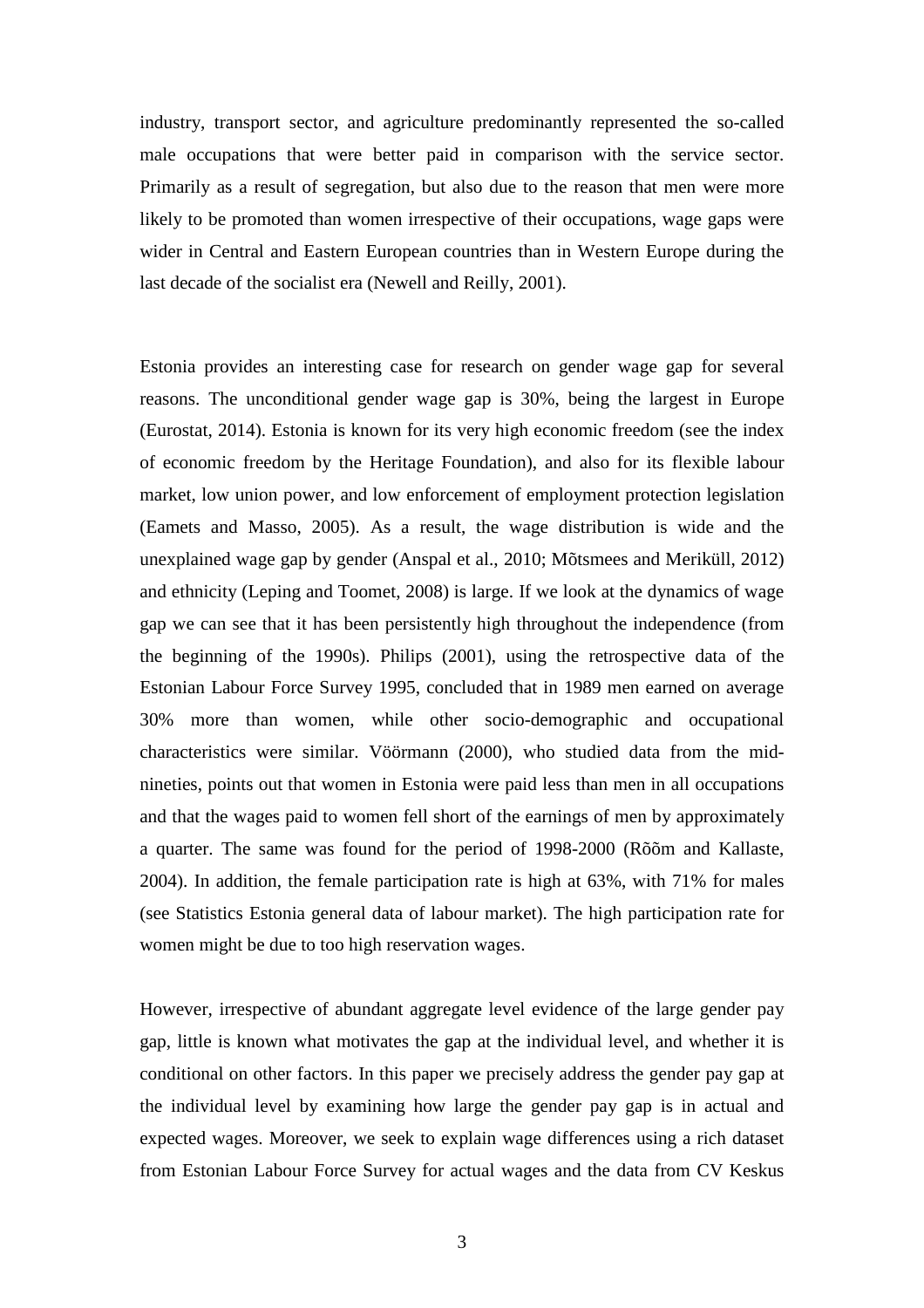for people's wage expectations. Our models use the socio-demographic predictors at the individual level as well as at the job level, and industry specific information to estimate a robust relationship between gender-induced wage differences.

The paper is organised as follows: a brief overview of related literature and previous research is given in the next section. Section 3 presents the data and variables, section 4 provides the model specification, sections 5 and 6 present results of the econometric analyses, and the last section summarises the findings.

#### **1. Related literature**

Several approaches and factors are offered to explain the gender differences in wages. According to the human capital approach, first proposed by Becker (1957), the differences in earnings could derive from the differences in labour productivity between men and women, or from the discrimination against women by the market (employer, employee, or customer). Mincer (1958) provided the effect of labour market experience or on-the-job training for the determination and distribution of earnings. According to this approach the differences in wages could be explained by individual characteristics related to productivity, such as schooling (Mincer, 1974; Mincer and Polachek, 1974), and the coefficients are then interpreted as the returns to investment or loss from disinvestment in human capital (Becker, 1964). The human capital theory later also explained the ethnic differences in earning and other labour market issues (Polachek, 2003).

Given the traditional division of labour by gender in the family, women tend to accumulate less labour market experience than men. Furthermore, as women anticipate shorter and more discontinuous work lives, they have lower incentives to invest in market-oriented formal education and to on-the-job training. As a result they invest less to human capital than men do. Less human capital also means earning less. The longer hours women spend on housework may also decrease the effort they put into their market jobs compared to men; their control over the worked hours hence also reduce their productivity and wages (Becker, 1985). On the other hand, England and Browne (1992) argued in their comprehensive literature overview that there is no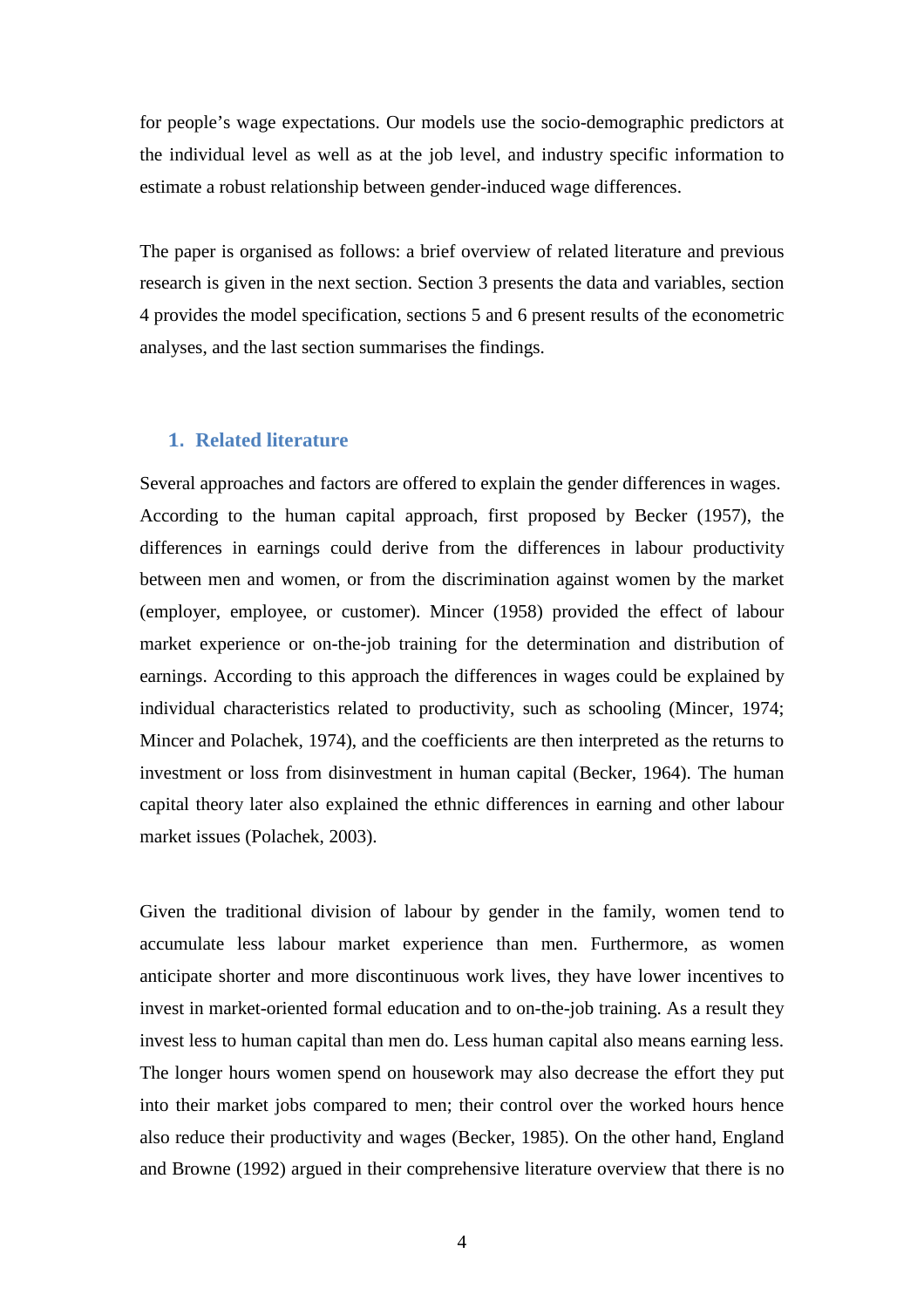evidence that gender differences in effort explain any of the gender gaps in pay. According to their views, segregation is perpetuated by a combination of discrimination by employers, gendered socialisation affecting job choices, and institutional inertia. In one of her earlier studies, England (1982) concluded that human capital theory has not generated an explanation for occupational sex segregation, which is considered as one of the major sources for the wage gap.

Hellerstein and Neumark (1999) and Hellerstein, Neumark, and Troske (1999) exploited matched employer-employee data to calculate an indicator for wage discrimination. They estimated the relative marginal products of various worker types, which were then compared with their relative wages. They found that women's marginal product is somewhat below that of men's. Additionally, they found that women are paid significantly less than men, with the wage differential between men and women being generally much larger than the productivity differential. Those wage differentials could also be related to the so-called 'glass ceiling' effect. If we look at studies about some Scandinavian (Datta Gupta et al., 2006 or Albrecht et al., 2003) or EU countries in particular (Arulampalam et al., 2007), we can see that the wage gap of high-skilled women has increased.

Bartolucci (2013) estimated an equilibrium search model to study the extent to which wage differentials between men and women can be explained by differences in productivity, disparities in friction patterns, segregation, and direct wage discrimination. The model features the following aspects: on-the-job search, rentsplitting, and productivity of the heterogeneity in companies and among workers. In terms of wages, he found that the unconditional gender wage gap is 42 percent and it appeared that 65 percent of the gap is accounted for by differences in productivity. According to Hinnosaar and Rõõm (2003) the most commonly mentioned observable differences in the work and human capital of women and men are different working times, horizontal and vertical segregation of the labour market, differences in education, and different lengths of employment.

Labour market discrimination may also affect women's wages and occupations. Discrimination could be described in different ways. In Becker's (1957) model, discrimination is due to the discriminatory tastes of employers, co-workers, or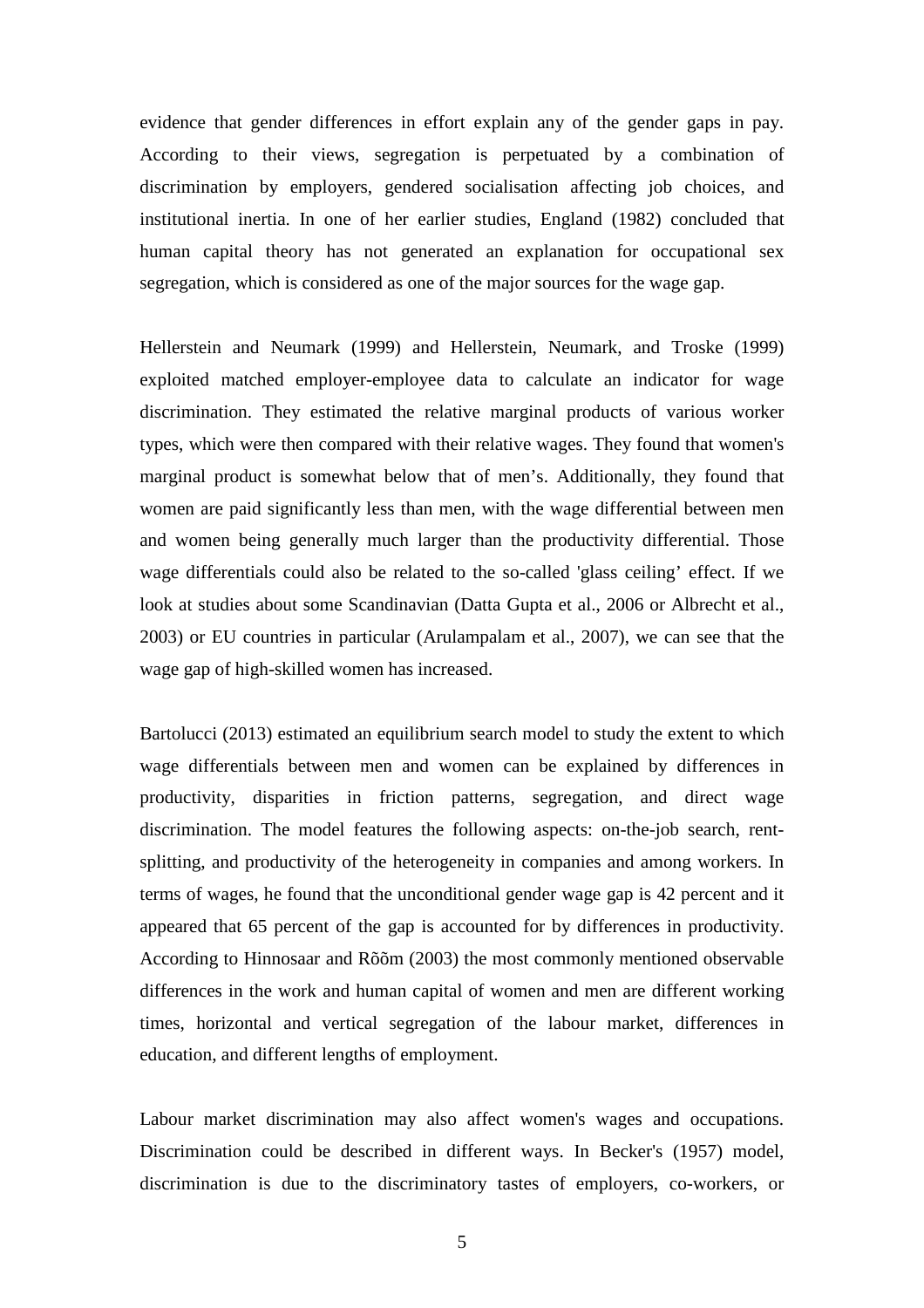customers. Alternatively, in models of 'statistical discrimination', differences in the treatment of men and women arise from average differences between the two groups in the expected value of productivity, which leads to employers discriminating on the basis of that average (Aigner and Cain, 1977). Finally, discriminatory exclusion of women from 'male' jobs can result in an excess supply of labour in 'female' occupations, depressing wages there for otherwise equally productive workers, as in Bergmann's (1974) 'overcrowding' model.

Empirically, gender wage discrimination is one of the most widely used theories in the labour economics. Stanley and Jarrell (1998) offer a quantitative assessment of the empirical literature on gender wage discrimination. This meta-regression analysis (MRA) identifies 12 separate factors that are related to the reported gender wage gap, which together explain more than 80 percent of the variation across this research literature. Ever since this meta-analysis was conducted, the number of reported estimates has nearly doubled. It could be then claimed that gender wage discrimination is declining. Almost all studies confirm this (Jarell and Stanley, 2004). In her literature overview, Blau (1998) acknowledges the striking decline in the unexplained gender gap and discusses whether there has been a genuine decline in discrimination or an improvement in women's unmeasured productivity.

These changes are also related to unequal distribution of wage gap between different age cohorts. Blau and Kahn (2000) showed that younger age groups (18-24 and 25- 34) had considerably smaller wage gaps than individuals in pre-retirement age.

Nyhus and Pons (2012) found that 11.5% of the observed gender wage gap derives from the differences in the scores of personality traits (mainly in agreeableness and intellect), and that the addition of personality traits to a traditional human capital model reduces the unexplained part of the gender wage gap from 75.2% to 62.7%. Therefore, these traits represent a valuable addition to the model. Semykina and Lynz (2010) have also pointed out the importance of personality in explaining the pay gap. They found that gender differences in wages are related to differences in the locus of control.

The inference of reservation wages on gender wage gap is of great relevance. The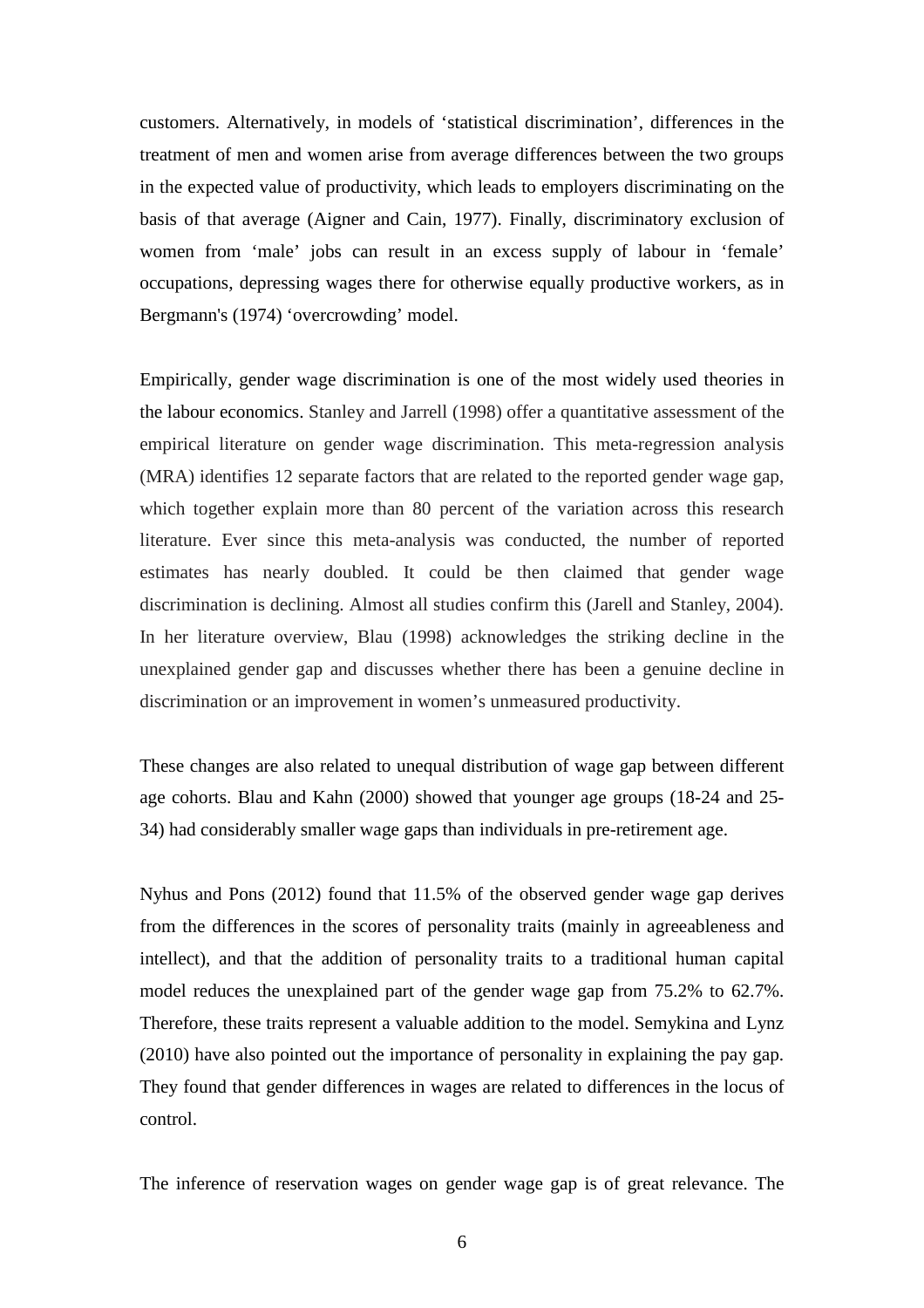observed gender wage gap could be a result of women not participating in the labour market because of their high reservation wages. The reservation wage, the lowest wage for which an individual is willing to work, plays a key role in the theoretical models of job search, labour supply, and labour market participation (see, e.g., Blackaby et al., 2007). There is not a lot of literature about gender reservation wage gap. Baffoe-Bonnie and Ezeala-Harrison (2005) showed that unemployment duration has a significantly different effect on the male and female reservation wages. Brown, Roberts, and Taylor (2011) found that the presence of children, particularly pre-school children, plays an important role in determining the extent of this gap that can be explained by individual characteristics. For individuals without children, the gap essentially cannot be explained, whereas for those with children the explained component is 51% and for those with pre-school children it is 78%.

Charles (20[1](#page-26-0)1) studied the gender wage gap in the maquiladora<sup>1</sup> industry in Mexico. From the company's perspective, a relatively lower wage for women's work is not discriminatory, given that this lower income entitlement for women is socially accepted. She found that reservation wage changed in the event of economic downturns. Female workers have a lower reservation wage than male workers, and their wages were adjusted downwards according to the economic pressures by the reservation wage of male workers. The alternative for unskilled workers in Mexico is no wage in the unpaid economy or an insecure income from the informal sector.

We also found two earlier studies for Estonian reservation wages. Hinnosaar and Rõõm (2003) found that *ceteris paribus*, the reservation wage for women was 29% smaller than that of men. This was supported by a study of Rõõm and Kallaste (2004) who have concluded that women in Estonia settle for lower wages and search for work less actively than men.

Still, there is not much evidence in the literature that confronts reservation wage gap with observed wage gap. However, it is precisely the different patterns explaining reservation wage gap and observed wage gap that help to pin down gender based

<span id="page-8-0"></span><sup>&</sup>lt;sup>1</sup> The maquiladora industry consists of wholly foreign-owned or Mexican-owned subsidiary plants, mainly on the Mexican border, for the assembly, processing, and finishing of duty-free foreign materials and components into products for export essentially towards the USA.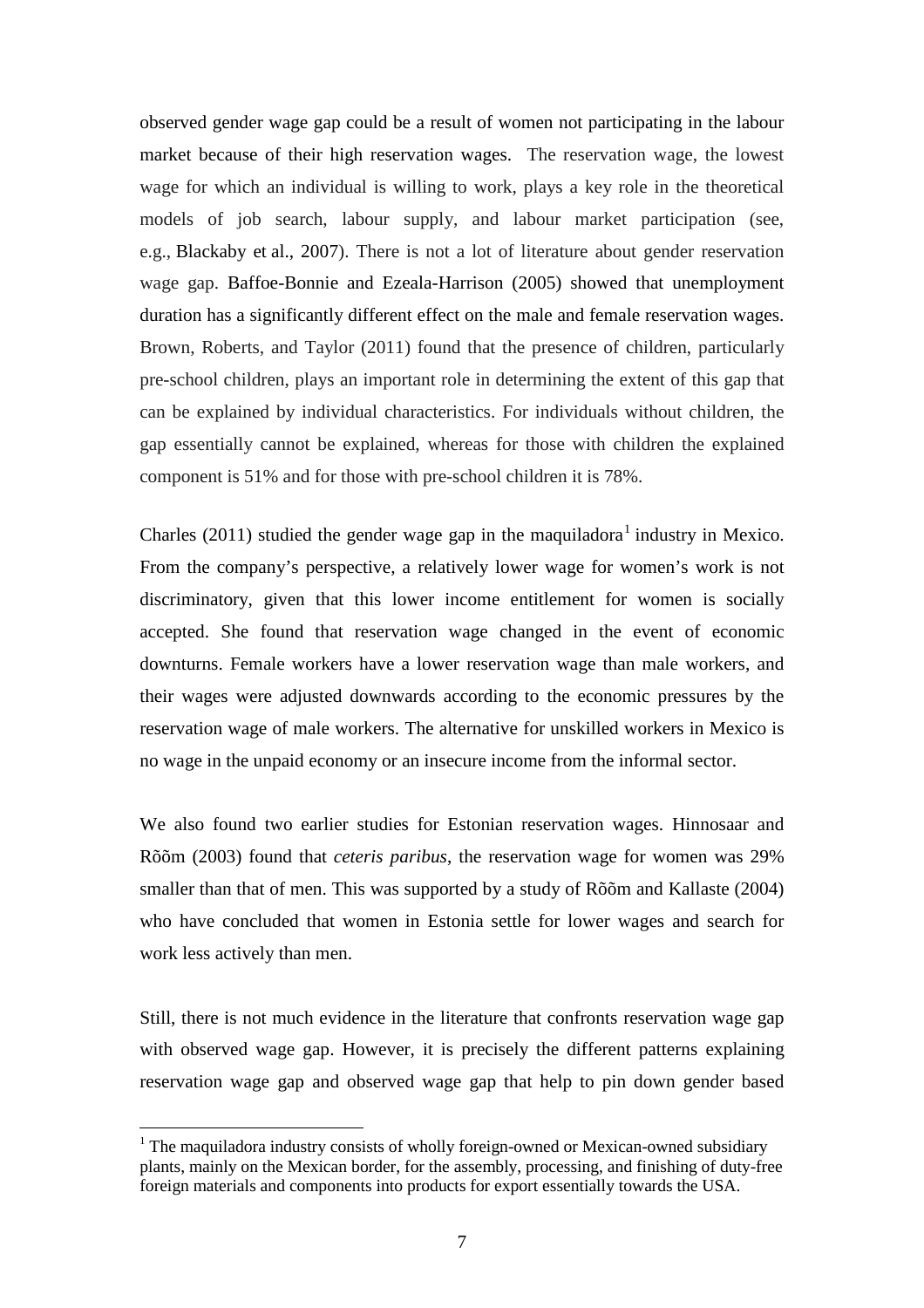attitudes towards competition and risks that are usually difficult to observe in empirical studies. This is precisely what we aim to achieve in this paper. The following section describes the inferential basis for our study.

#### **2. Data and variables**

Our inferential basis comprises of two datasets. Firstly, we use the Estonian Labour Force Survey in order to assess the impact of gender on actual earnings. Secondly, we use the data that we extracted from the largest Estonian online job-seeking service, CV Keskus, to assess the impact of gender on expected wages. In the following we will briefly describe both datasets.

Estonian Labour Force Survey (ELFS) is a regular survey carried out by Statistics Estonia in order to monitor employment/unemployment, job conditions, and changes in the labour market (Statistics Estonia, 2014). The survey covers the working-age residents in Estonia between 15 to 74 years of age. It uses a stratified systematic sampling design where strata are defined by the place of residence. In 2009 15,293 interviews were carried out. CATI was the preferred way in which interviews were conducted; however 3.5 percent of all interviews were paper-assisted. Our final sample contains 6,091 individuals because not all respondents disclosed their actual wage. The general survey methodology corresponds to that of the International Labour Organization (ILO).

Data on expected wages is drawn from the major job seeking web service CV Keskus  $(CV)$  data).<sup>[2](#page-8-0)</sup> It is the largest online job seeking service in Estonia with offices in the Baltics and Hungary (CV Market) where people upload their CVs in order to find an appropriate job. Among other things, job seekers can also reveal their expected wage. In total in 2009, Estonian database contained more than 200,000 CVs corresponding to about 10-15% of the total employment in Estonia. We extracted a sample of those individuals who updated their CV between January 2009 and January 2010 (in order to match the period for which we have observed the data on actual wages on ELFS study) and published their wage expectations. Effectively, this yields a sample of

<span id="page-9-0"></span> <sup>2</sup> 'CV Keskus available at [www.cvkeskus.ee](http://www.cvkeskus.ee/)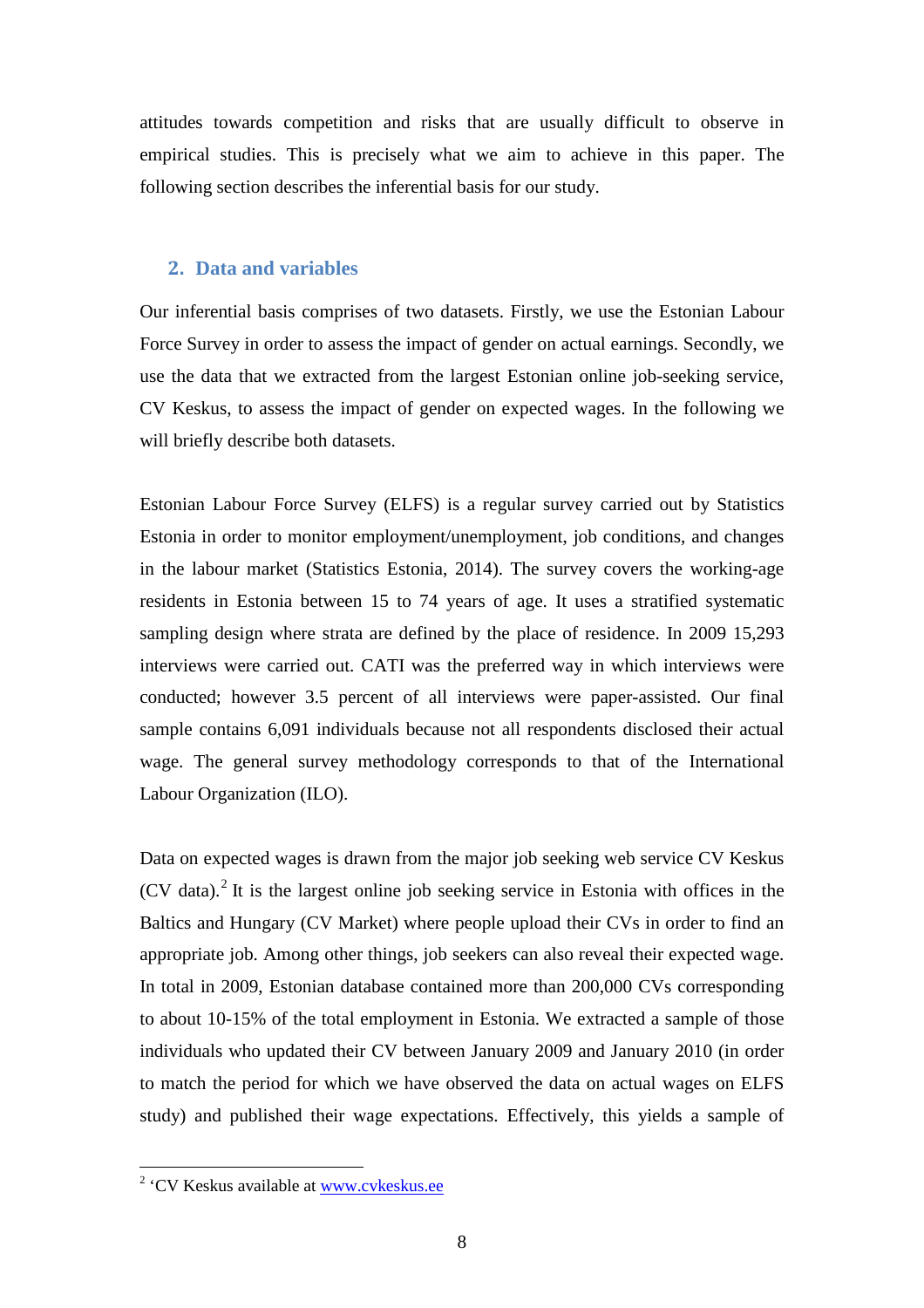16,228 individuals actively looking for a (new) job.

#### **Variables**

We use two dependent variables in our subsequent analysis, one measuring actual and another expected wage. Actual wage is measured using ELFS 2009 survey. In its original metric, actual wage varies between 0 and 80,000  $EEK<sup>3</sup>$  $EEK<sup>3</sup>$  $EEK<sup>3</sup>$  (mean 8,343 EEK, standard deviation 5,526 EEK). The expected wage is measured using the 2009 data from CV Keskus and it varies between 1,000 to 79,000 EEK (mean 12,311, standard deviation 6,490). Due to the large positive skew, both variables are log-transformed (Figure 1). We also prefer transforming wage variables because it allows us to interpret the effects of explanatory variables as a per cent change on wage induced by a unit change on  $\chi$  instead of a unit change in their absolute values.



Figure 1. Kernel density estimates for actual and expected logged wage by gender Source: Labour Force Survey 2009 and CV Keskus 2009, authors' calculations

<span id="page-10-0"></span>Our key explanatory variable is gender, coded 1 for males and 0 for females. Based on the relevant literature we also use age (running from 15-77 years of age), number of children (running from 0 to 8), higher education (coded 1 for those with higher

 $3$  Estonia became the member of the Euro-zone in January, 2011. Before that Estonian kroons (EEK) were fixed to the euro with the rate of  $1$  EUR =  $15.6466$  EEK.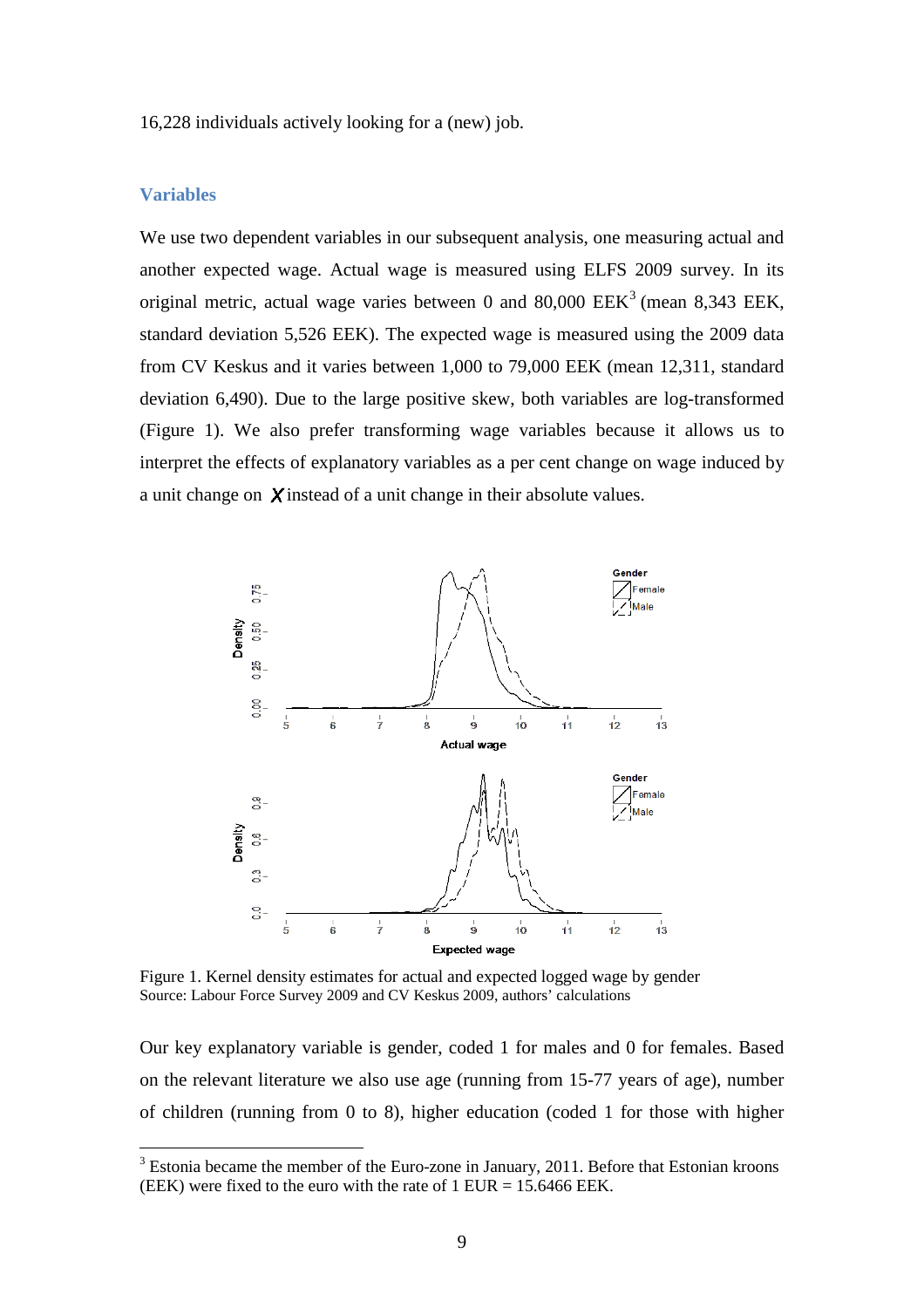education and 0 otherwise), secondary education (coded 1 for those with secondary education and 0 otherwise), primary education (coded 1 for those with primary education and 0 otherwise), marital status (coded 1 for those who are married or cohabitating and 0 otherwise), white collar worker (based on ISCO job level categories codes from 1 through 4 were coded as 1 indicating white collar workers and codes from 5 through 9 were coded 0 indicating blue collar workers), Estonian ethnicity (coded 1 for ethnic Estonians and 0 otherwise) and industry dummies (coded on the basis of EMTAK  $4$  2003 codes yielding dummies for agriculture, manufacturing, construction, commerce, hotels/restaurants/cafeterias, transport, finance, real estate, public administration, and other public services).

#### **3. Model specification**

In order to estimate the effect of gender on expected and actual wages we specify two ordinary least squared models with the response variables indicating actual and expected wages, respectively. Both outcomes are log-transformed to correct for the large positive skew and heteroscedasticity.<sup>[5](#page-11-0)</sup>

Both models will be fitted in two steps. Firstly, to investigate the uncontrolled impact of gender on wages, we only include gender as a predictor. Secondly, we add education, ethnicity, and age as our primary variables of interest according to our theoretical model. In this stage we also include relevant controls for the number of children, marital status, job type, and industry. Fully specified models take the following form:

$$
\ln(\text{Wage}_{\text{actual}}) = \beta_0 + \beta_1 \text{male} + \lambda + \varepsilon \tag{1}
$$

and

 $4$  EMTAK is the local abbreviation of the Estonian Classification of Economic Activities (in Estonian 'Eesti Majanduse Tegevusalade Klassifikaator') based on the international NACE standard.

<span id="page-11-1"></span><span id="page-11-0"></span><sup>&</sup>lt;sup>5</sup> The latter was obtained by running an OLS-model with dependent variables in their original metric. The Breusch-Pagan test for heteroscedasticy indicated a moderate problem of unequal variance of errors that was effectively corrected with logging the response variables.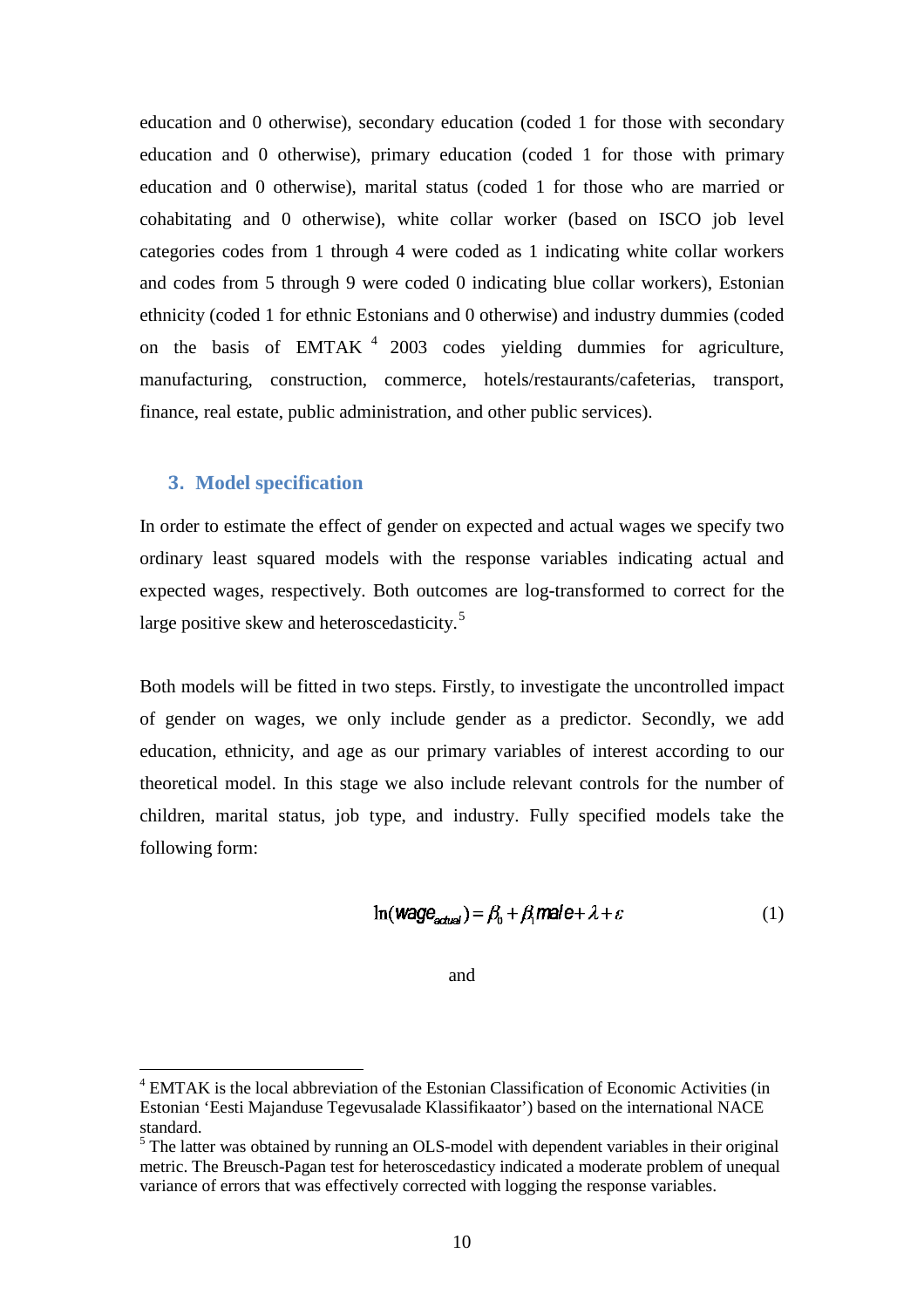$$
\ln(\text{Wage}_{\text{expected}}) = \beta_0 + \beta_1 \text{male} + \lambda + \varepsilon \tag{2}
$$

Where the primary parameter of interest is  $\beta$  and vector  $\lambda$  includes age, education, ethnicity, and relevant controls (number of children, marital status, job type, and industry).

Finally, because our models use log-transformed dependent variables, we report exponentiated parameters  $exp(\beta)$  that are interpreted as a percent change on wage when independent variable increases by one unit. The explanation of relevant interaction terms are provided with graphical illustrations.

#### **4. Findings**

We begin by reporting the effect of gender on actual and expected wages. Table 1 displays the outcomes of two models by two dependent variables.<sup>[6](#page-11-1)</sup> Firstly, we see that in the model excluding all the relevant controls, men's actual wage is 35 percent larger than that of women's. The explained variance is about nine percent, which can be regarded as substantial given that the model is not fully specified. When including primary explanatory variables and controls the pay gap rises by 9 percentage points to 44 percent and the explained variance to 34 percent.

Comparing these findings to gender based differences in expected wages, we first find that in the uncontrolled model the difference between men and women is 34 percent, comparable to that of actual wages. In a fully specified model the difference in expected wages increases to 41 percent.

Taken together we find a sizable pay gap between men and women both for actual and expected wages. Moreover, differences in actual wages (about 44 percent) are comparable to differences in expected wages (about 41 percent), demonstrating that women not only earn less, but they also have lower expectations towards their income. It appears as though women expect a 41 percent lower wage than men and this differences is also actualised in real earnings.

<span id="page-12-0"></span> $6$  Models with all covariate effects reported in Appendix Table A1.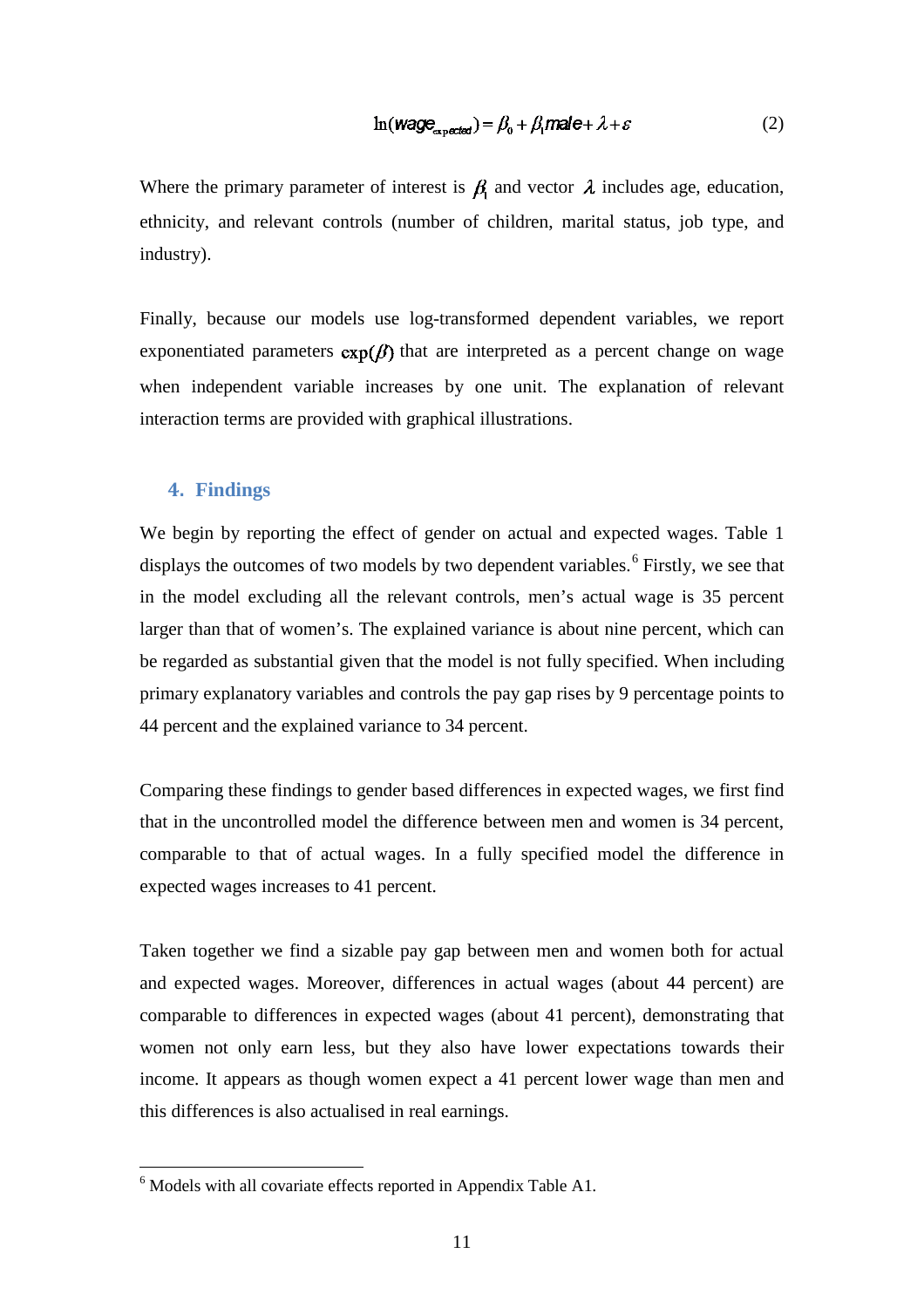|         |                     | ELS data on actual wages | CV data on expected wage |
|---------|---------------------|--------------------------|--------------------------|
|         |                     | DV: reported actual wage | DV: expected wage        |
|         |                     | (logged)                 | (logged)                 |
| Model 1 | Male                | $1.35***$                | $1.34***$                |
|         | (without controls)  | (0.02)                   | (0.01)                   |
|         | R-squared           | 0.09                     | 0.09                     |
|         | Observations        | 6,091                    | 16,228                   |
|         | Male                | $1.44***$                | $1.41***$                |
| Model 2 | (all controls)      | (0.02)                   | (0.01)                   |
|         | R-squared           | 0.34                     | 0.30                     |
|         | <b>Observations</b> | 4,780                    | 7,427                    |

Table 1. The effect of gender on wages

Exponentiated OLS coefficients reported. Interpreted as a percent change in Y given the change in X, e.g., the effect of 1.35 shows that men's actual wage is about 35 per cent larger than women's. Standard errors in parentheses, Sig. levels \*\*\*  $p<0.01$ , \*\*  $p<0.05$ , \*  $p<0.1$ Source: Labour Fource Survey 2009 and CV Keskus 2009, authors' calculations

Our next task is to investigate whether the effect of gender on wage is conditional on relevant covariates. We do so by extending our fully specified models for actual expected earnings by combining gender with age, education, and ethnicity. For a better interpretation we extract marginal effects for interaction terms and plot them over the respective values of the independent variable.

We begin by looking at the conditional effect of age. Figure 2 allows us to understand whether the pay gap between men and women has a constant variance over one's age. Notice that Figure 2 is also helpful in assessing the differences in absolute levels of actual and expected wages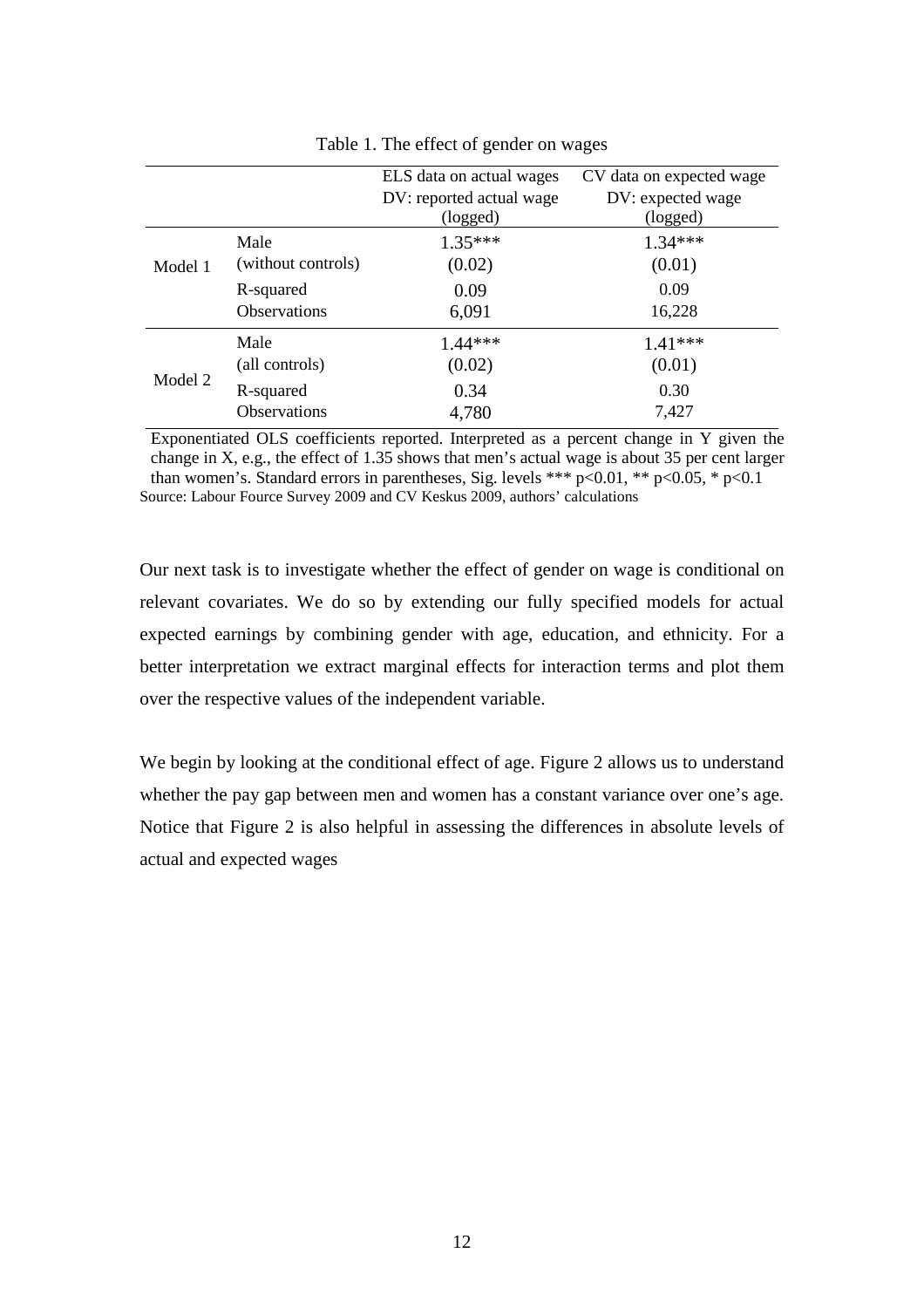

Figure 2. The effect of gender on wages, conditional on age Source: Labour Force Survey 2009 and CV Keskus 2009, authors' calculations

.

First and foremost, we see that the overall level of expected wages is slightly higher than the level of actual earnings for both men and women. Expected wages, unsurprisingly, are larger than actual earnings, most likely containing some room for negotiation. Secondly, we find that in the case of actual wages gender differences are not statistically significant until the age of 22 and from there onwards, the difference remains almost constant until it loses its significance at the age of 62. In other words, the gender gap in actual wages is absent for the young and the old, and is almost equally pronounced for all age categories between 22 and 62. Regarding expected wages we find a similar pattern. Firstly, until the age of 22 no gender differences in expected earnings can be detected, after which the gender gap becomes visible. From the ages of 22 until 54 the gap prevails and appears to be larger towards the age of 34. The gender gap in expected wages disappears from the age of 54 onwards.

Next, we investigate whether gender gap in wages is conditioned by one's educational attainment and ethnicity. In order to achieve this, we interact gender with education and ethnicity (in our fully-specified model) and plot this three-way interaction on Figure 3.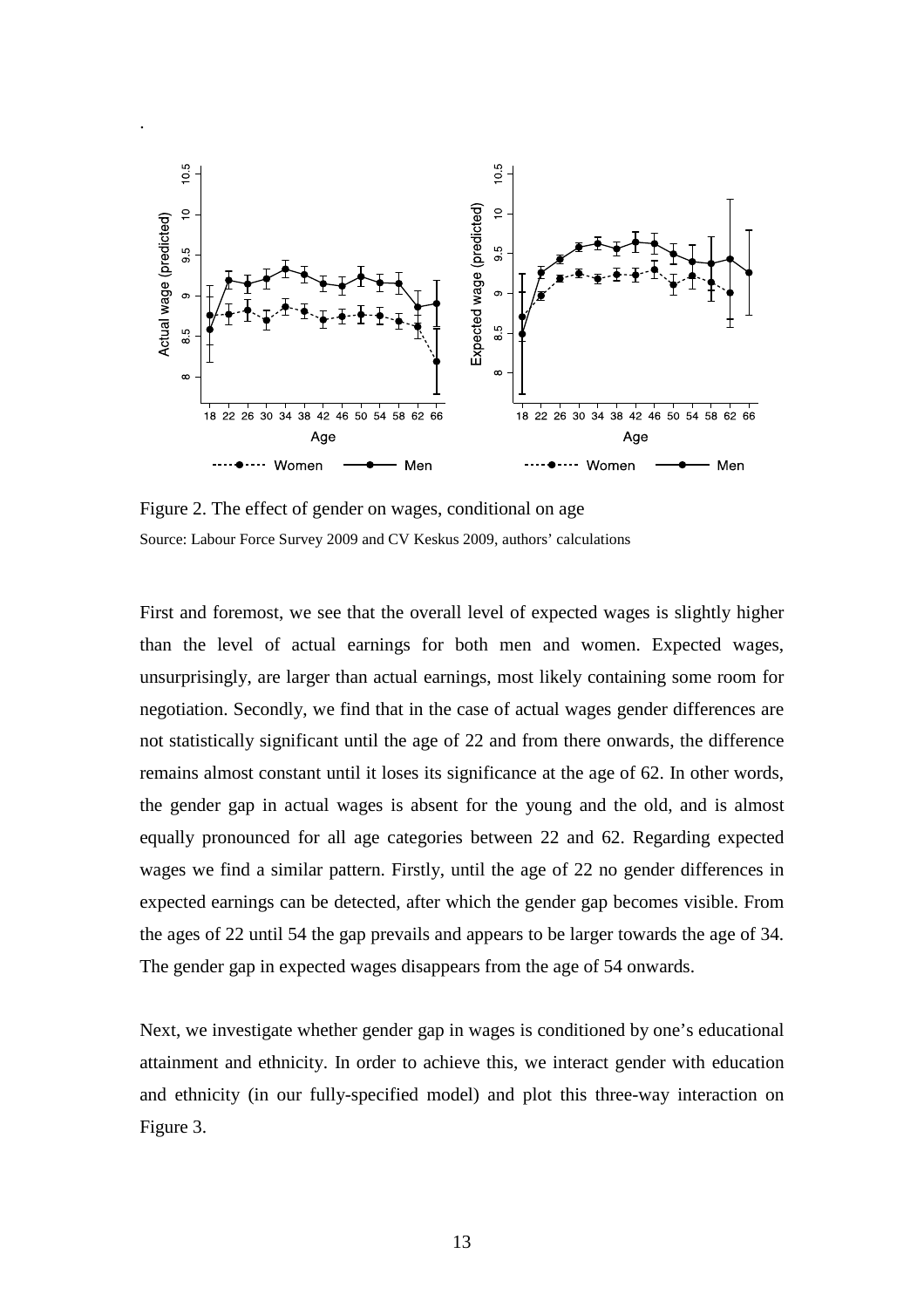

Figure 3. The effect of gender on wages, conditional on ethnicity Source: Labour Force Survey 2009 and CV Keskus 2009, authors' calculations

To start with, we will consider just the effect of education. The most important thing to notice is that men earn considerably more than women of same ethnicity at all levels of education. Secondly, it appeared that Estonian men with secondary education earn roughly the same amount as do Estonian women with higher education. This is particularly alarming since obtaining higher education should have a gender-independent effect on one's earnings: the better qualified, the higher the salary. This is not what we have found. We believe that this is by far the most important finding of our study and has substantial normative implications regarding the gender induced pay gap as well as the policy on gender based income disparities. How can one reconcile the fact that men and women with same educational attainment arrive at different wages and that women with higher education earn about the same as men with secondary education?

It also became apparent that income disparities occur not only between genders but also within genders of different ethnic background. For example, Estonian men earn more than non-Estonian<sup>[7](#page-12-0)</sup> men at all levels of education. Similarly, Estonian women

<span id="page-15-0"></span> $<sup>7</sup>$  Non-Estonians are dominantly Russian speakers. According to Census of Population</sup> (2011) a largest ethnic group of Russian speakers were ethnic Russians (24,8%) followed by Ukrainians (1,7%), Belorussians (less 0,9 %) etc. There are some industries historically dominated by Russian speakers like railway transport, mining,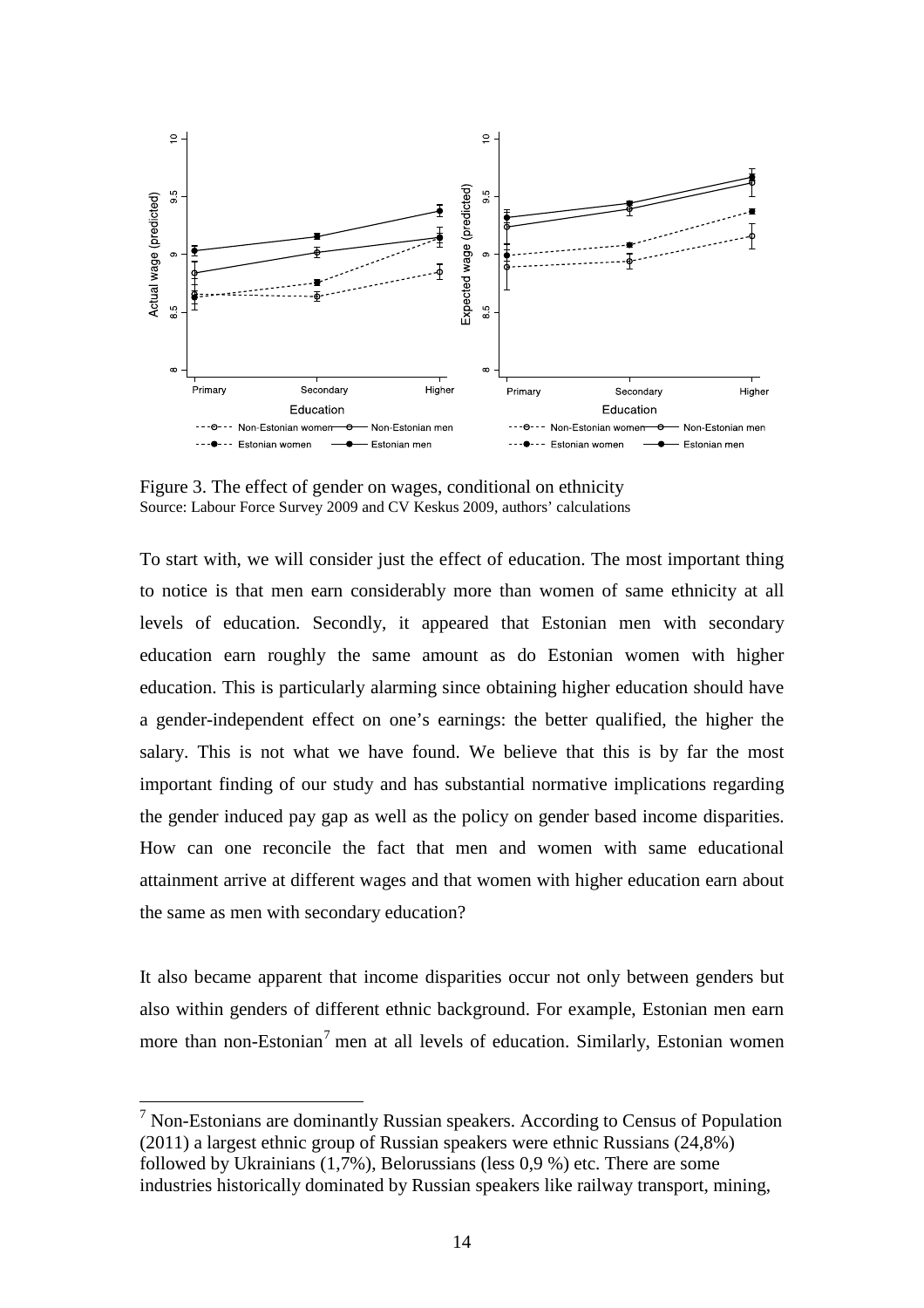earn more than non-Estonian women, except at the level of primary education. We take from this that gender's effect on income difference is to a large degree amplified by one's ethnicity. In other words, ethnicity further discriminates the already existing income disparities induced by gender. We gather from this that only women's expectations towards their wage are affected by ethnicity.

Interestingly, ethnicity plays a much smaller role in expected wages. Estonian men have about the same expectations toward their salary as non-Estonian men. Regarding women, Estonian women expect a slightly higher salary than their non-Estonian counterparts. Thus, ethnicity appears to differentiate expected wages among women, but not among men. However, the dramatic difference of education still prevails also in regard to expected wages. In particular, we find that Estonian women with higher education expect a salary that is comparable to that of Estonian and non-Estonian men with secondary education. Similarly to the actual wages, expectations are considerably lower for Estonian women with higher education as compared to men, and even more so for non-Estonian women.

#### **5. Robustness**

 $\overline{a}$ 

Regarding the robustness of our findings presented in Table 1 we are primarily concerned with two caveats. Firstly, engagement in the job market is not a random choice neither for men nor women. Moreover, men and women self-select themselves non-randomly into educational levels, job categories, industries, etc., that inevitably yield different wages at the outset. Therefore, comparing men and women in the naive model merits further concern about whether the findings stand a more scrutinised empirical test – one that explicitly accounts for the non-random bias due to the selfselection process. Secondly, depending on the set of control variables, chosen functional form, or different observation subsets (see the interaction terms presented above) our findings may be, at least to some degree, model dependent (cf., Ho et al., 2007). In other words, we are concerned whether seemingly minimal changes in our model specification can lead to substantial changes in findings.

and electricity production. Russian speakers are mostly located in Ida-Virumaa county (close to the Russian border, North West Estonia) and in capital Tallinn.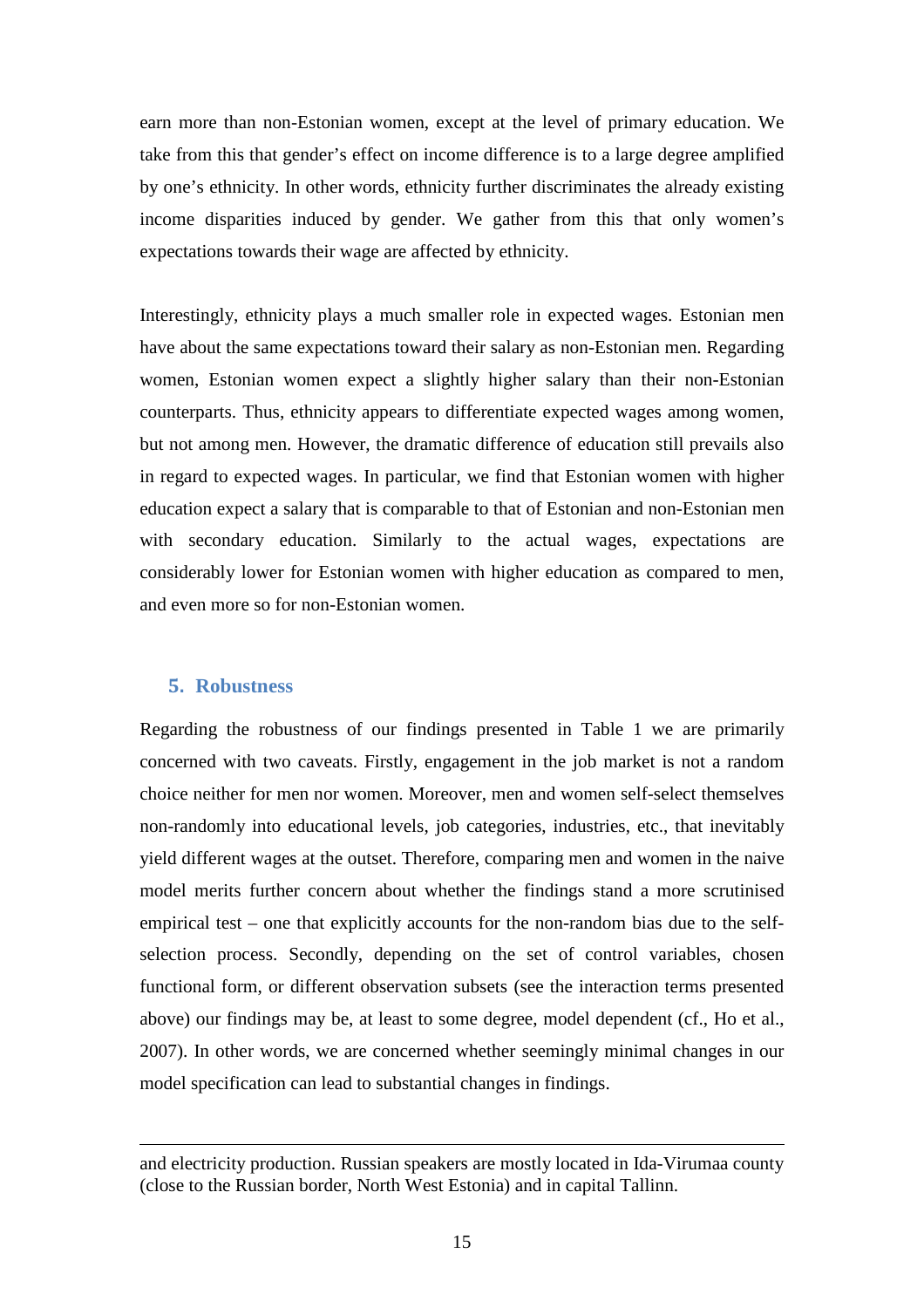In order to account for potential confounding effects of self-selection and model dependence, we check the robustness of our findings by using genetic matching, a form of multivariate propensity score matching (Diamond and Sekhon, 2005). By doing so we seek to balance the sample of men and women in all relevant covariates. Essentially we create a new dataset where the treatment variable (men) will be close to being independent of the background covariates, "which renders any subsequent parametric adjustment either irrelevant or less important" (Ho et al., 2007). We recognise that normally immutable characteristics (such as gender or race) are not used as ideal treatment indicators in matching exercises (cf., Boyd, Epstein, & Martin, 2010). However, we follow Rubin (2006) and argue that matching is an intuitive strategy when one seeks to achieve balance between two subsamples in order to offer unbiased comparison between men and women with similar backgrounds (age, education, marital status) as well as work characteristics (job level, industry). Furthermore, as we do not interpret the effect of gender on wages causally, matching on immutable characteristic is of lesser concern in this case.

We prefer using matching instead of Heckman's 2-stage selection model (which is commonly used to correct the samples for self-selection biases) because model adjustment techniques are sensitive to small specification adjustments, such as for example the selection of variables comprising exclusion restrictions, and thus may even further increase model dependency.

#### **Matching**

We define the treatment indicator coded 1 for males (treated) and 0 for females (control). We use genetic matching<sup>[8](#page-15-0)</sup> (Diamond and Sekhon, 2005) and thus make use of two sets of variables, one for exact matching and one for genetic matching – both used simultaneously in one algorithm. For exact matching we use ten dummy variables indicating industries, in which the respondent works; also, marital status, white collar workers, and ethnicity. Genetic matching is achieved by using age, number of children, and education. Table 2 demonstrates the balance before and after matching by those variables for which genetic matching was used.

<span id="page-17-0"></span> <sup>8</sup> We use *MatchIt* package version 2.4-21 implemented for R.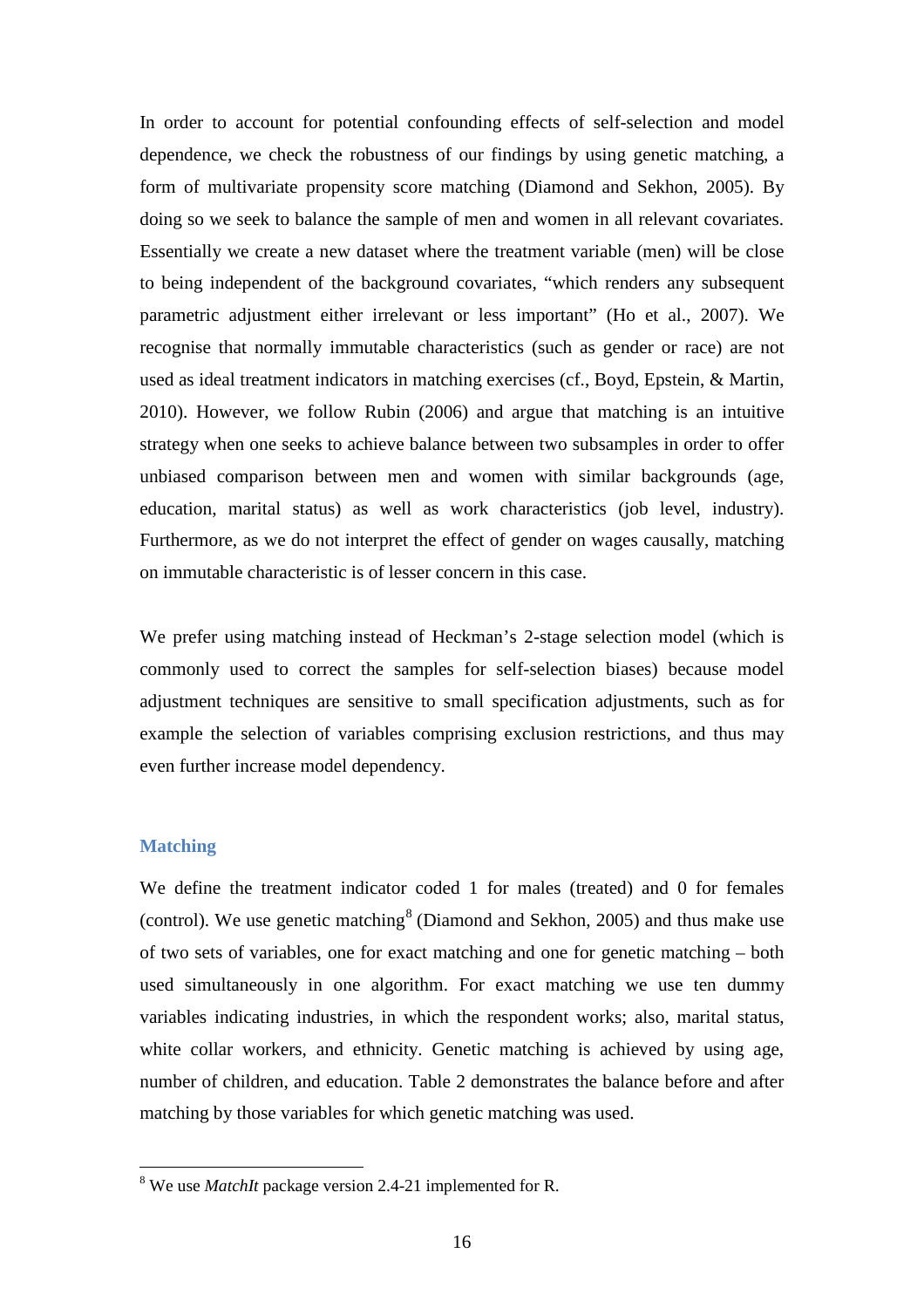|                     | ELFS data |        |         |        | CV Keskus data |        |         |        |
|---------------------|-----------|--------|---------|--------|----------------|--------|---------|--------|
|                     | Raw       |        | Matched |        | Raw            |        | Matched |        |
|                     | Male      | Female | Male    | Female | Male           | Female | Male    | Female |
| Age                 | 41.02     | 42.55  | 41.02   | 41.01  | 32.42          | 31.73  | 32.42   | 32.41  |
| Children            | 0.69      | 0.67   | 0.69    | 0.67   | 0.86           | 0.94   | 0.86    | 0.86   |
| Higher e.           | 0.15      | 0.25   | 0.15    | 0.15   | 0.26           | 0.32   | 0.26    | 0.26   |
| Secondary e.        | 0.65      | 0.66   | 0.65    | 0.65   | 0.65           | 0.61   | 0.65    | 0.65   |
| Primary e.          | 0.20      | 0.10   | 0.20    | 0.20   | 0.10           | 0.07   | 0.10    | 0.10   |
| <b>Observations</b> | 2352      | 2428   | 2352    | 2339   | 3120           | 4307   | 3120    | 4216   |

Table 2. Balance before and after matching

Note on ELFS data: 2352 males (treated units) matched to 2339 females (control units), 89 females unmatched. Note on CV Keskus data: 3120 males (treated units) matched to 4215 females (control units), 91 females unmatched

Source: Labour Force Survey 2009 and CV Keskus 2009, authors' calculations

Next, we estimated two identical models using the same model specification displayed in equations 1 and 2. Our goal was to observe whether parameters of interest differ in any substantial fashion from those of the naive model. Comparison is offered in Table 3.<sup>[9](#page-17-0)</sup>

|         |                                  | ELS data on actual wages<br>DV: reported actual wage<br>(logged) |                     | CV data on expected wage<br>DV: expected wage<br>(logged) |                     |
|---------|----------------------------------|------------------------------------------------------------------|---------------------|-----------------------------------------------------------|---------------------|
|         |                                  | Raw<br>Matched                                                   |                     | Raw                                                       | Matched             |
| Model 1 | Male<br>(without controls)       | $1.35***$<br>(0.02)                                              | $1.38***$<br>(0.02) | $1.34***$<br>(0.01)                                       | $1.37***$<br>(0.01) |
|         | R-squared<br><b>Observations</b> | 0.09<br>6,091                                                    | 0.10<br>4,691       | 0.09<br>16,228                                            | 0.11<br>7,336       |
| Model 2 | Male<br>(all controls)           | $1.44***$<br>(0.02)                                              | $1.43***$<br>(0.02) | $1.41***$<br>(0.01)                                       | $1.40***$<br>(0.02) |
|         | R-squared<br>Observations        | 0.34<br>4,780                                                    | 0.35<br>4,691       | 0.30<br>7,427                                             | 0.30<br>7,336       |

Table 3. The effect of gender on wages

Exponentiated OLS coefficients reported. Interpreted as a percent change in Y given the change in X, e.g., the effect of 1.35 shows that men's actual wage is about 35 per cent larger than women's. Standard errors in parentheses, Sig. levels \*\*\*  $p<0.01$ , \*\*  $p<0.05$ , \*  $p<0.1$ Source: Labour Force Survey 2009 and CV Keskus 2009, authors' calculations

<span id="page-18-0"></span><sup>&</sup>lt;sup>9</sup> Refer to Appendix Tabel A1 for models with all covariate effects reported.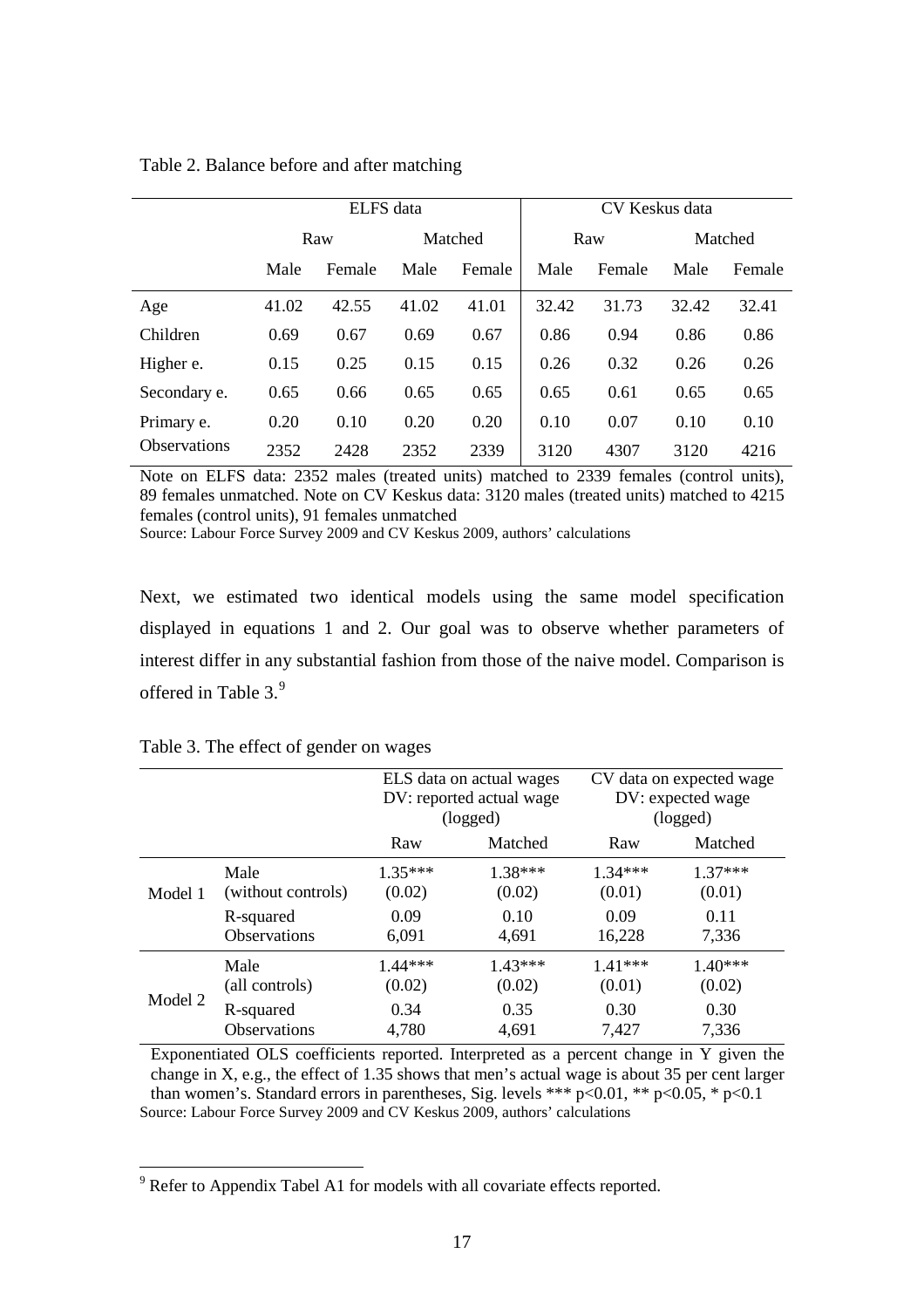We observed no substantial differences between models estimated on the basis of raw and matched data. We take from this robustness exercise that the hypothesised selfselection affects our estimates only marginally and that the results based on the OLS model are sufficiently robust.

We believe that OLS provides reliable estimates about the gender-based differences in actual and expected earnings due to the fact that the pay gap is so sizable both at the aggregate as well as at the individual level. Self-selection mechanisms that normally affect pay differences are thus less pronounced because the wage is deeply embedded in the society. In other words, our findings hint at a substantial gender based wage discrimination. Empirically, we are able to further substantiate this conclusion by decomposing the wage difference into explained and unexplained part using a wellknown Oaxaca-Blinder decomposition method. If there is no gender-based discrimination, the entire wage difference (or its large part) should be explained due to the differences in the characteristics of men and women.

#### **Oaxaca-Blinder decomposition**

A common approach to investigate whether group differences in certain outcomes are indeed due to the baseline differences between these groups or due to some form of discrimination is to decompose these differences in a counterfactual manner suggested by Blinder (1973) and Oaxaca (1973). The idea is to ask how much of the overall wage difference is attributable to differences in the covariate values of *X* (explained component) rather than the differences in the  $\beta$ 'S (unexplained component). Table 4 demonstrates the decomposition analysis in two parts. Firstly, we report predicted wages for both men and women. The (geometric) means of actual wages are 9142.39 EEK for men and 6608.68 EEK for women, which amounts to a difference of 38 percent. In terms of expected wages the (geometric) means are 13113.40 for men and 9572.67 for women. The difference in expected wages is 37 percent in favour of men. In the second part of the wage gap decomposition the wage gap is divided into two parts.

The first part (explained) reflects the mean increase in women's wages if they had the same characteristics as men – this is the endowments part of the wage differential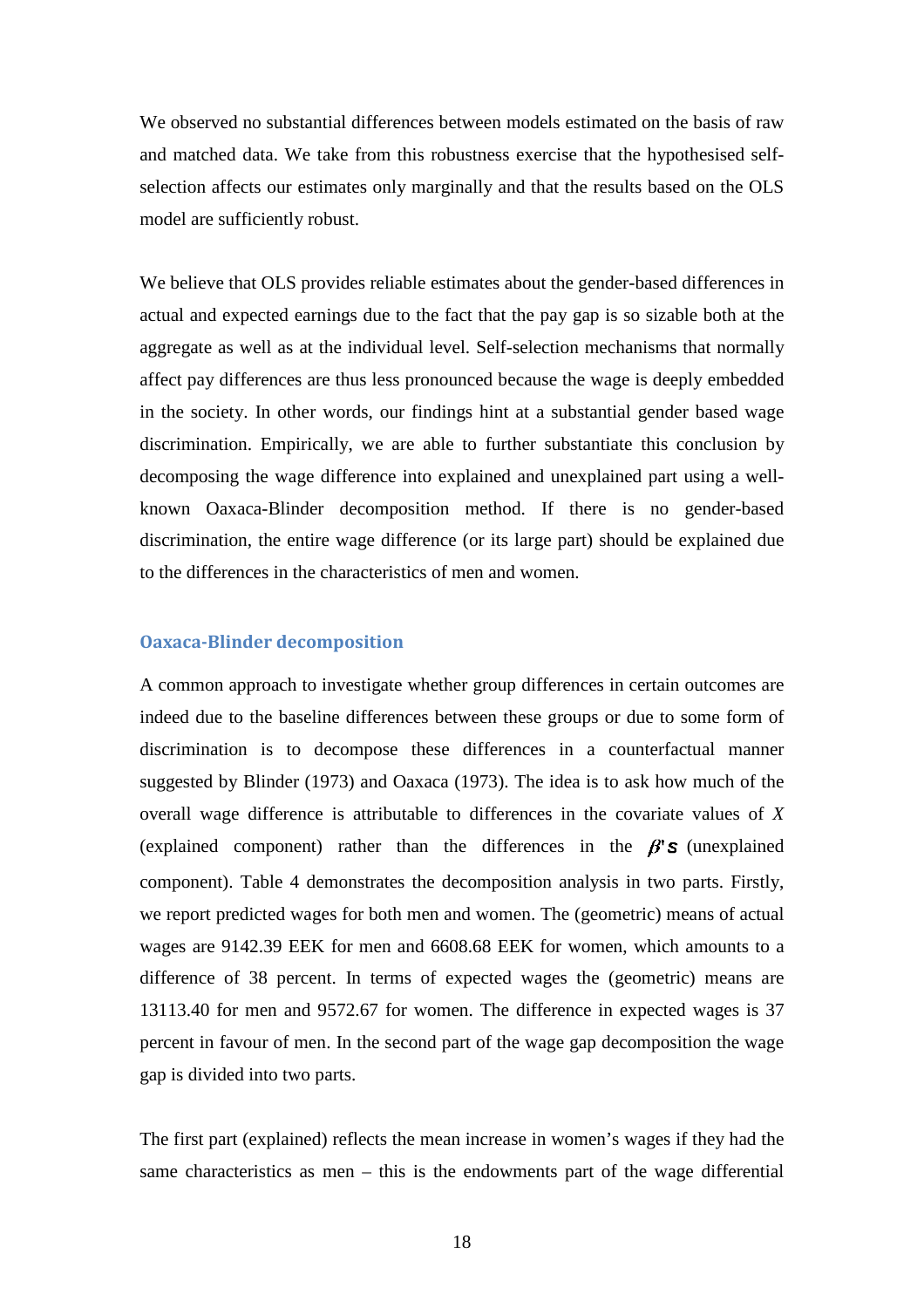accounted for by the objective differences in educational levels, type of work, etc. In our case, adjusting women's endowments levels to the levels of men would not increase women's actual wages at all; in fact they would even fall by about 4 percentage points. The exact same is true for expected wages. It follows that differences in socio-demographic background variables and industry characteristics fail to account for the observed wage gap. The second term (unexplained) quantifies the change in women's wages when applying men's coefficients to the women's characteristics. A gap of 44 per cent in actual wages and a gap of 41 per cent in expected wages, which is roughly the same found in our fully controlled models (both, in the naive as well as matched models), remains entirely unexplained. Taken together, the decomposition exercise shows that the wage differential by gender is indeed induced by discrimination rather than objective differences in the levels of independent variables. Overall, these findings lend support to our earlier conclusion that pay difference between men and women are deeply embedded in Estonian society and are thus linked to structural discrimination.

|                          | ELS data on actual | CV data on expected |
|--------------------------|--------------------|---------------------|
| Wage differential        | wages              | wages               |
| Predicted wage for men   | 9142.39***         | 13113.40***         |
|                          | (96.43)            | (108.67)            |
| Predicted wage for women | 6608.68***         | 9572.67***          |
|                          | (62.73)            | (63.14)             |
| <b>Difference</b>        | $1.38***$          | $1.37***$           |
|                          | (0.02)             | (0.01)              |
| Wage decomposition       |                    |                     |
| Explained                | $-0.96***$         | $0.96***$           |
|                          | (0.01)             | (0.01)              |
| Unexplained              | $1.44***$          | $1.41***$           |
|                          | (0.20)             | (0.01)              |

Table 4. Blinder-Oaxaca decomposition of gender wage gap

Source: Labour Fource Survey 2009 and CV Keskus 2009, authors' calculations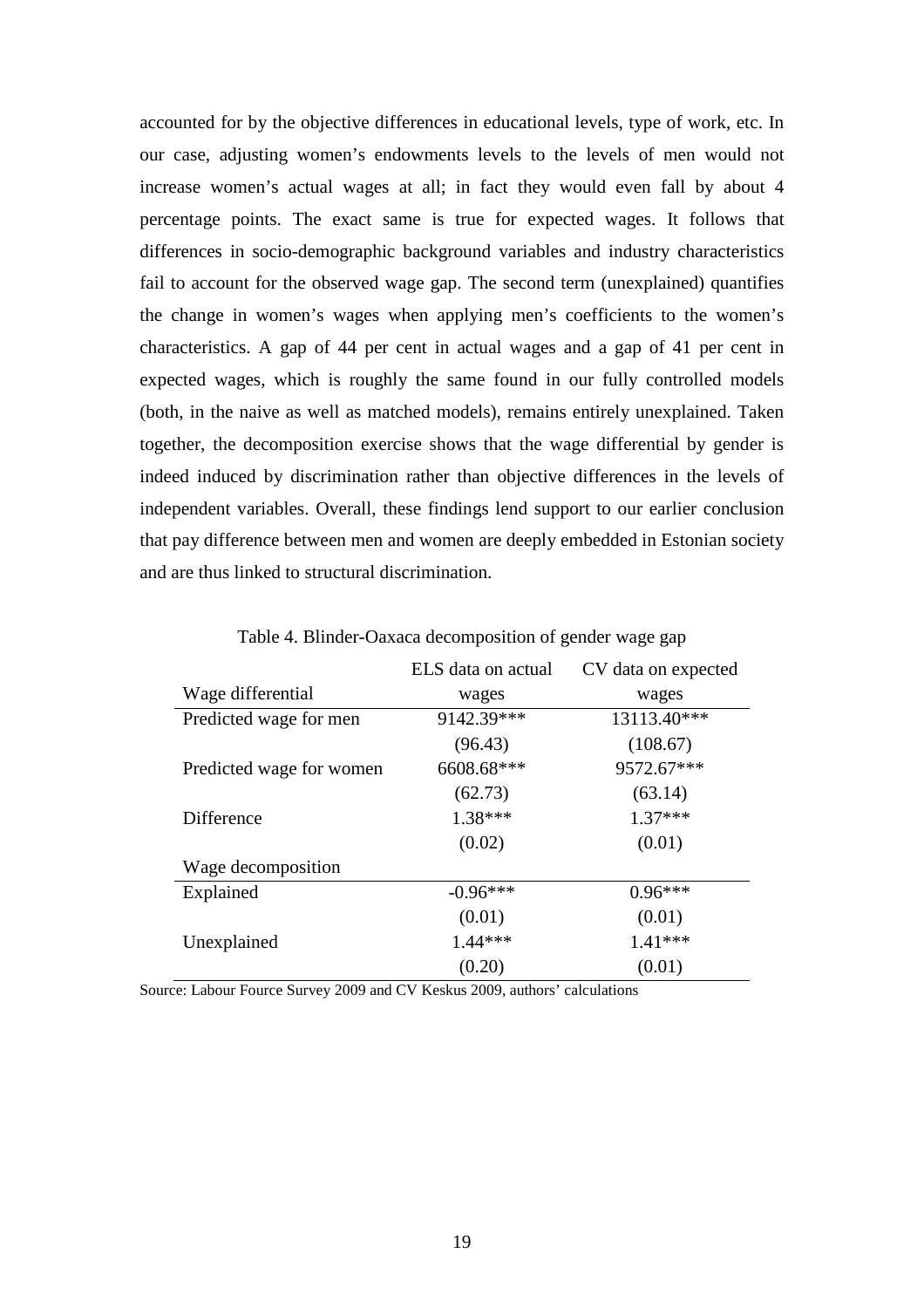#### **6. Discussion**

In this paper we investigated the gender wage differential in Estonia. We compared actual wages using Estonian Labour Force Survey (ELFS) data and expected (reservation) wages using the data from CV Keskus. CV Keskus' database includes online CVs of 200,000 job seekers in Estonia.

On average the expected wages were higher than actual wages. This is not surprising as expected wages most probably contain also some room for wage negotiations. As trade unions play a minor<sup>[10](#page-18-0)</sup> role in wage setting in Estonia, such a gap between expected and actual wages in most cases is a result of individual wage bargaining.

Surprisingly, gender wage gap in both cases was very similar. It appears as though women expect a 41 percent lower wage than men and this difference is also actualised in real earnings. The question is whether women expect lower wages and subsequently also get it, or whether women ask lower wages because they know that their wage base is 40% lower. In an imperfect information framework, asking for a high (males) or low (females) wage in job negotiations could be treated as a signal that implies high potential productivity. Therefore, if a person asks more, perhaps employers are in some cases also willing to pay more.

The second explanation for gender based unequal treatment is the employer's attitude. Employers in the high-skilled sector are reluctant to hire women because they expect women to leave the job for childbearing and caring work before employers can reap the benefits of their increased human capital (Acker, 2011). Feminist sociology relates wage inequalities to power differences between women and men, by which the bargaining processes within the family take place under specific economic, institutional, and ideological conditions (Iversen and Rosenbluth, 2010). One solution according to the authors is that men have to do half of the housework. Psychological studies relate gender based wage differences to men's higher self-confidence. A number of studies have shown that while both men and women exhibit overconfidence in certain situations, men are on average more likely to overstate their

 $10$  Union density in Estonia was 10% (2009) and collective bargaining coverage about 32% (European foundation homepage:

http://www.eurofound.europa.eu/eiro/country/estonia\_1.htm)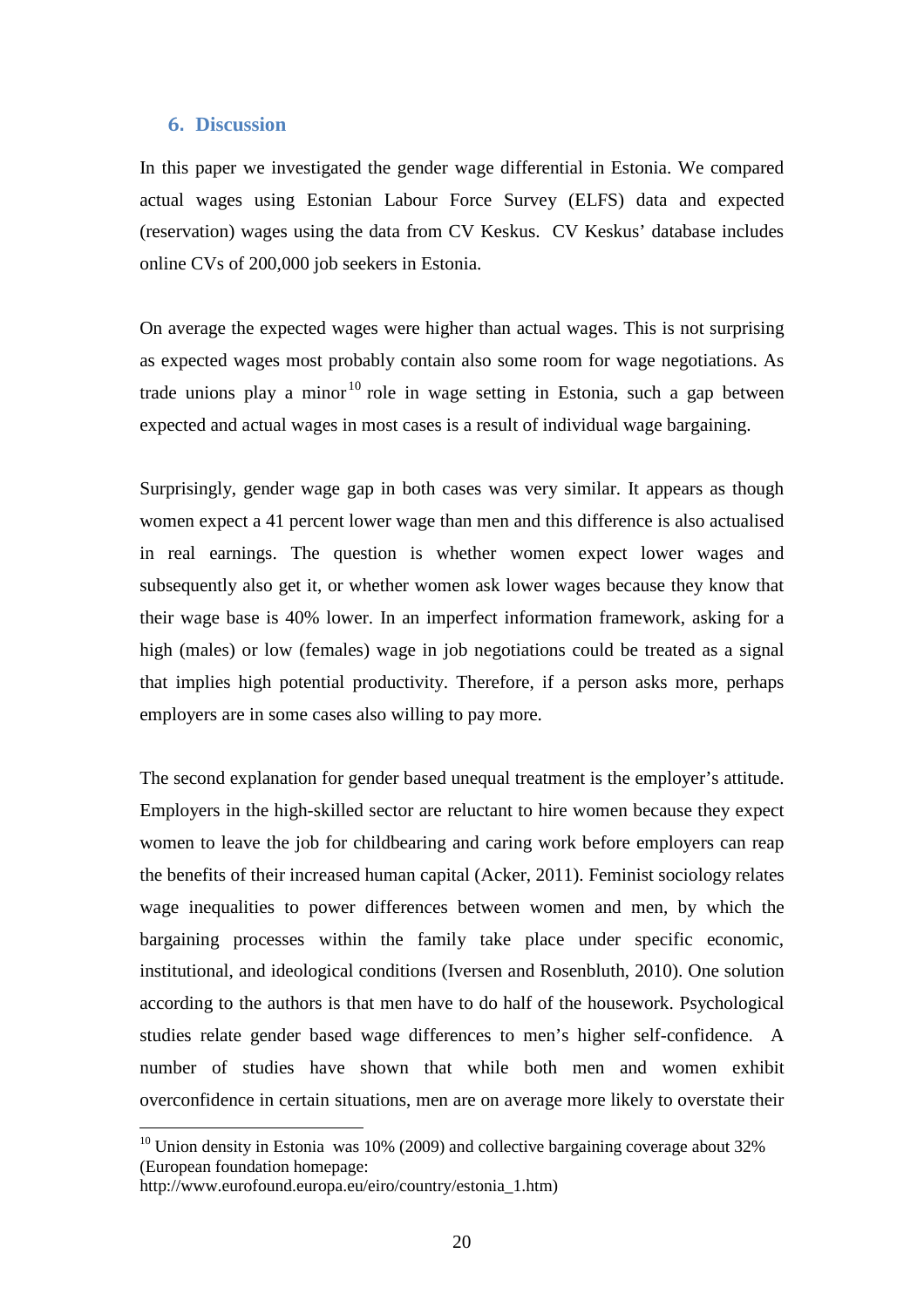characteristics relative to others (Barber and Odean, 2001). Men's relative overconfidence may thus contribute to the gender wage gap as a separate factor.

Irrespective of these potential explanations of gender wage gap, what strikes us the most is that the differences in actual and expected wages are remarkably similar to one another. Notice that this difference prevailed when using more rigorous matching or wage decomposition methods, providing further evidence of the substantial pay gap in Estonia.

Regarding specific conditional effects, we found that the pay gap is not uniformly distributed across all age groups. In particular, the gap did not occur until the age of 22. The young seem to be immune to gender based wage discrimination. Why is that? One potential explanation is that starting wages for first labour market entrants are relatively independent from their gender in Estonia. In other words, young men are treated as equal to young women. However, this changes dramatically when employees accumulate some work experience and grow older. More importantly, our findings suggest that wage differences are not due to the observed differences in characteristics of men and women, but due to the unexplained discriminatory factors.

Earlier studies have also found that if wage differences are substantial across education levels and women are on average more educated than men, then the gender wage gap is small (Blau and Kahn, 2000). Thus, it is particularly alarming that our evidence shows that females with a university degree earn even less than males with secondary education. This fact contradicts the general human capital theory where more years in education are usually awarded with higher labour earnings. In addition, we found that education is not diminishing the wage gap; on the contrary, the higher the level of education, the higher the wage gap. Clearly, these findings suggest the presence of the substantial 'glass-ceiling' effect for women in Estonia.

We would also like to highlight the relevance of policy in bridging the wage gap. It is widely accepted that men take more risks than women and that women make more of an effort to reconcile professional and family life, especially in such post-communist countries like Estonia, where the family model is still mostly patriarchal. An interesting debate emerged in the UK reflecting opposing views on low employment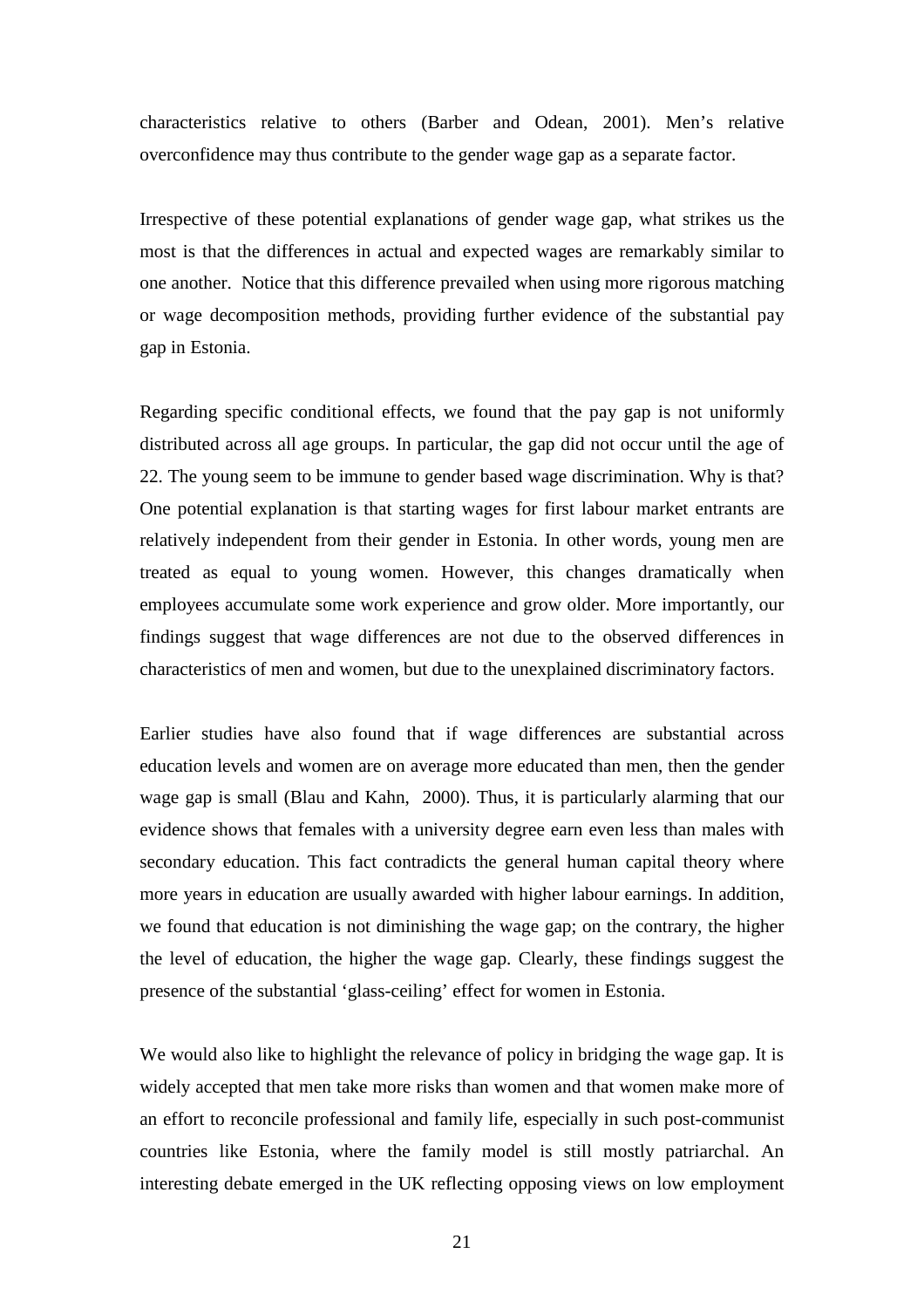rates, cultural norms, and policy. Hakim (1995) criticised the feminist sociologists for creating new feminist myths about women's employment, and how they have allowed a desire to transform society to override their attention to evidence. However, Ginn *et al*. (1996) responded with the following:

*"Although the reasons for women's low rate of full-time employment include cultural norms in the workplace and the family, as well as the demands of other caring and domestic work, the practical and financial difficulties posed by childcare remain a major obstacle in a country with among the poorest public childcare provision in the EU".* 

Reflecting on the situation in the UK during Thatcher's social policy time, we believe that it also describes the situation in the Baltic countries and particularly in Estonia today as well. Low childcare assistance, shortage of pre-school childcare institutions etc., have created a situation where women have no choice than to accept relatively low wages compared with their male colleagues.

Only one policy, introduced ten years ago in Estonia, attempts to alleviate this problem for people on parental leave. From 2004 *the parent's pay* (parental benefit) allows one parent (in most cases women) to get a sufficient state-funded income during their first 1.5 years of parental leave. The amount of the parent's salary is the average of the six month's income prior to taking the leave, and it is limited by 1.5 times the national average wage. This was indeed the first step towards equalising the labour market opportunities in Estonia and increasing women bargaining power at home. Unfortunately, this tool only covers the first 1.5 years of child care; after that women will have to make difficult choices again between having more children or entering the labour market. As a consequence, after 10 years of existence, this policy fails to demonstrate the diminishing effect on the gender wage gap, which has persisted on the same level for the last 20-25 years.

If we look at broader institutional changes on gender issues, Estonia passed the Gender Equality Act in 2004, the Law of Equal Treatment was amended in 2008, and the institution of Gender Equality and Equal Treatment Commissioner were introduced in 2010. The latter should monitor compliance with the requirements of the Gender Equality Act and the Equal Treatment Act, accept applications from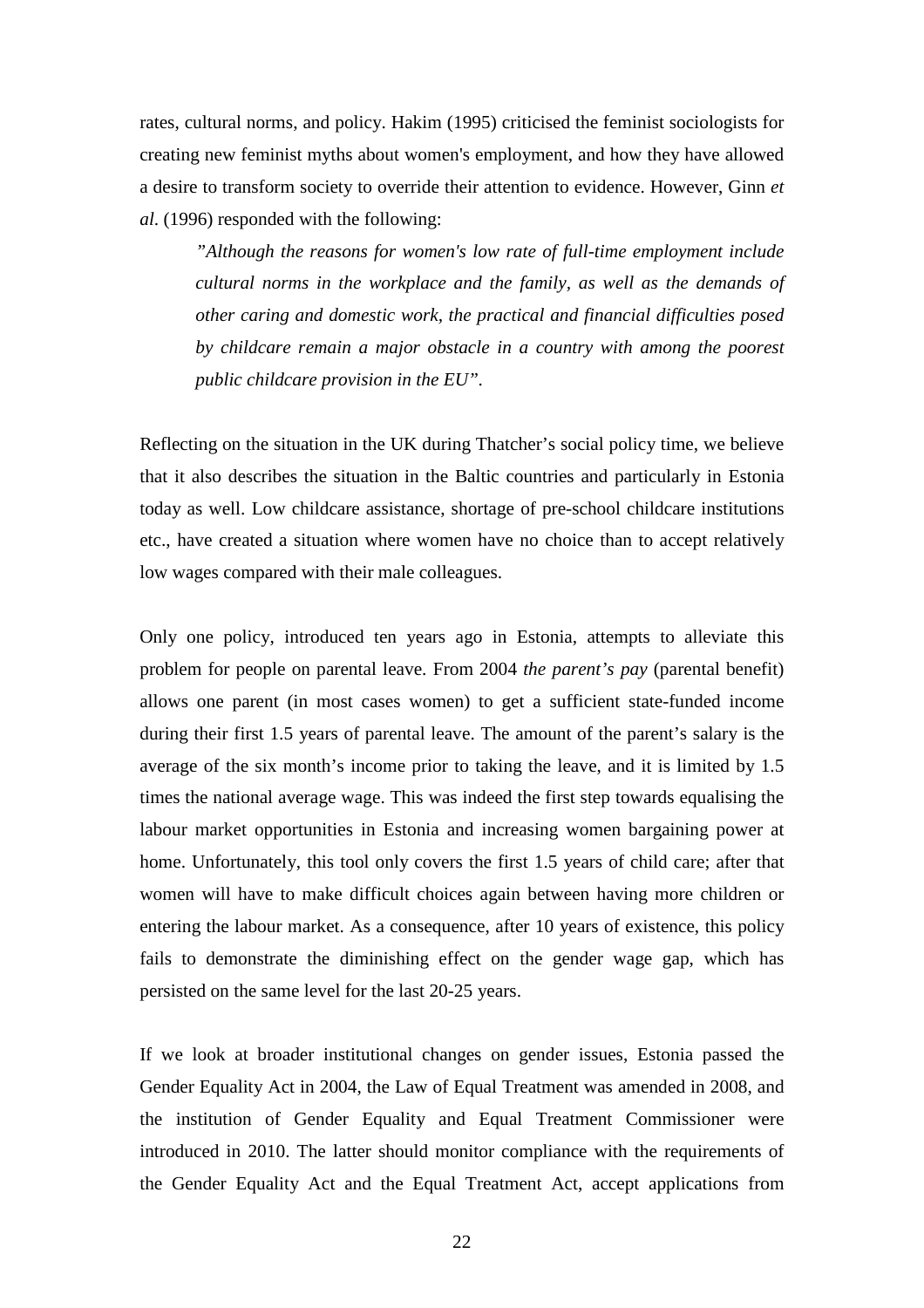individuals, and provide opinions concerning possible cases of discrimination, while also analysing the effects of legal acts on the situation of women and men as well as on the minorities in the society. Therefore, and at least formally, these institutional changes are to some degree acknowledging the problems of gender equality and responding to them. However, when looking at the official reports of the office of the Commissioner, only 24 complaints were related to labour discrimination in 2013, out of the total of 70.

We conclude by noting that compared to similar acts in older European countries, these institutional changes are still very recent, and that individual awareness and behaviour is lagging behind, changing cultural norms and institutional settings in Estonia. These doubts are well supported by the main findings in this paper demonstrating that the gender induced wage gap is still very large both in actual and expected earnings.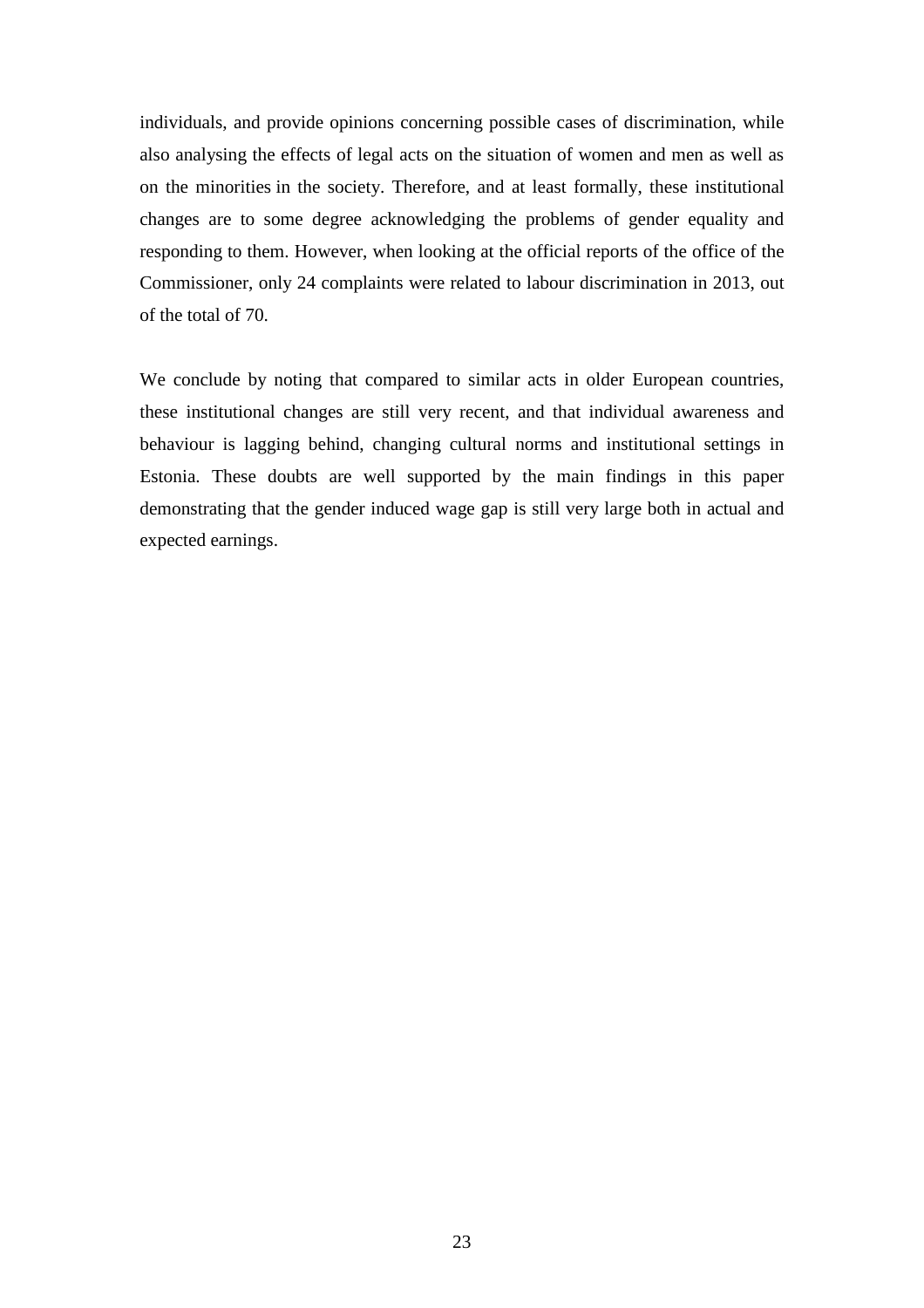#### **References**

Acker, J. (2011) "Women, Work, & Politics: The Political Economy of Gender Inequality", Contemporary Sociology: A Journal of Reviews, vol. 40, no. 5, pp 596- 597.

Aigner, D. and Glen, C. (1977) "Statistical Theories of Discrimination in Labor Markets", *Industrial and Labor Relations Review*, vol. 30, no. 2, pp. 175-87.

Albrecht, J., Björklund A., Vroman, S. (2003) "Is There a Glass Ceiling in Sweden?" *Journal of Labor Economics*, vol. 21, no. 1, pp.145-177.

Anspal, S., Kraut, L., Rõõm, T. (2010) "Sooline palgalõhe Eestis" [Gender wage gap in Estonia]. Report, 131 p.

Arulampalam, W., Booth,A., Bryan, M. (2007) "Is There a Glass Ceiling over Europe? Exploring the Gender Pay Gap across the Wage Distribution", *Industrial and Labor Relations Review*, vol. 60, no. 2, pp. 163-186.

Baffoe-Bonnie, J. and Ezeala-Harrison, F. (2005) "Incidence and Duration of Unemployment Spells: Implications for the Male–Female Wage Differentials", *The Quarterly Review of Economics and Finance*, vol. 45, pp. 824–847.

Barber, B.M. and Odean, T. (2001) "Boys Will Be Boys: Gender, Overconfidence, and Common Stock Investment", *Quarterly Journal of Economics,* 116, pp. 261–292.

Bartolucci, C. (2013) "Gender Wage Gaps Reconsidered A Structural Approach Using Matched Employer-Employee Data", *Journal of Human Resources*, vol. 48, no. 4, pp. 998-1034.

Becker, G. S. (1957) The Economics of Discrimination. Chicago: University of Chicago Press.

Becker, G.S. (1964, 1975  $2<sup>nd</sup>$  ed.) Human Capital: A Theoretical and Empirical Analysis, with Special Reference to Education, 2nd ed. NBER <http://papers.nber.org/books/beck75-1> 11.02.2014

Becker, G S. (1985) "Human Capital, Effort, and the Sexual Division Labor", *Journal of Labor Economics*, 3:1 Supp., pp. S33-S58.

Bergmann, B. (1974) "Occupational Segregation, Wages, and Profits When Employers Discriminate by Race or Sex", *Eastern Economic Journal*, 1:1-2, pp. 103- 10.

Blackaby D.H, Latreille, P.D., Murphy, O'Leary, N.C., Sloane, P.J. (2007) "An Analysis of Reservation Wages for the Economically Inactive", *Economics Letters*, 97, pp. 1–5.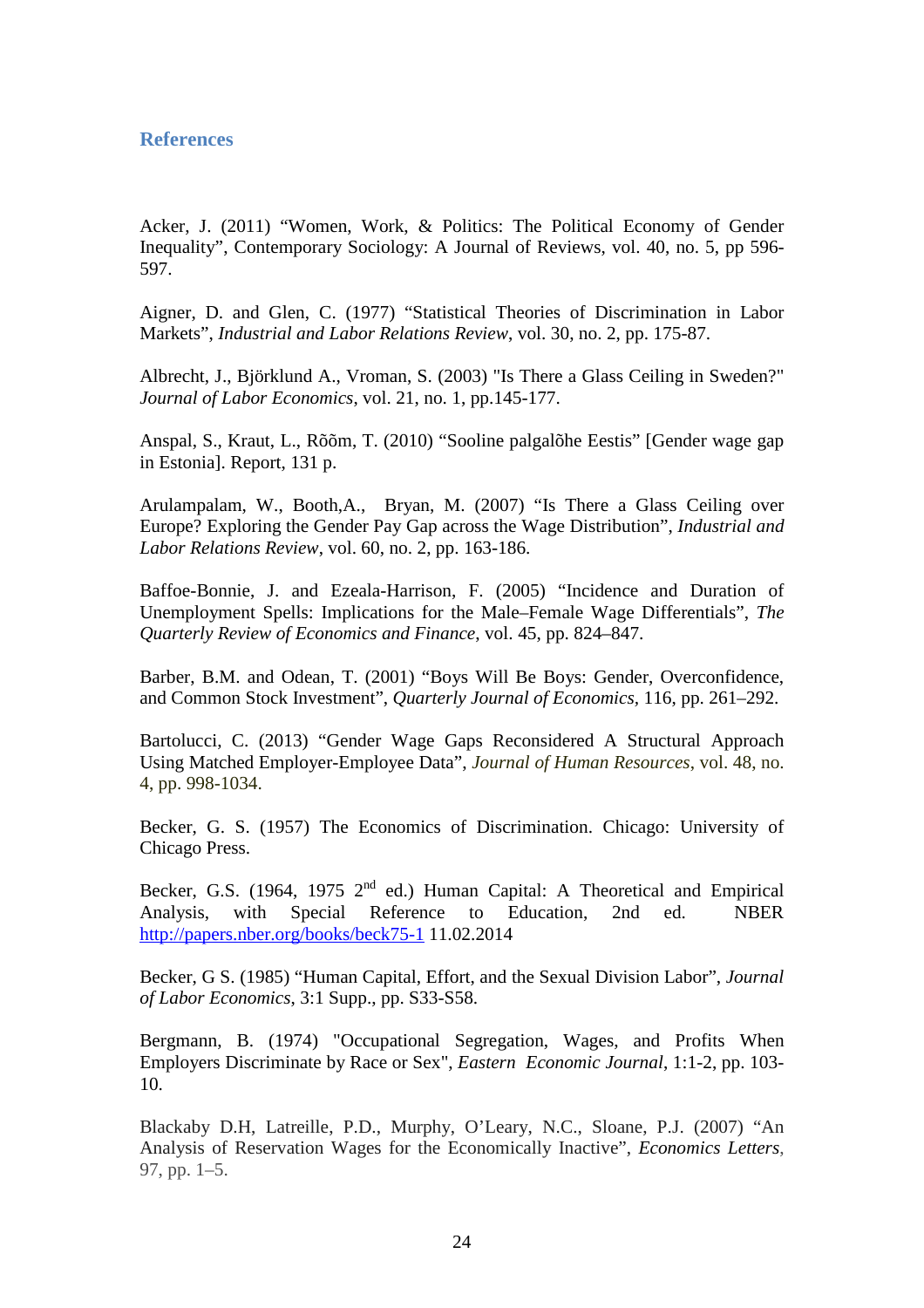Blau, F.D. (1998) "Trends in the Well-Being of American Women, 1970-1995", *Journal of Economic Literature*, 36, 1, pp. 112- 165.

Blau F. D., and Kahn L. M, (2000) "Gender Differences in Pay", *Journal of Economic Perspective*s, vol. 14, no. 4, pp. 75-99.

Brown, S., Roberts, J., Taylor, K. (2011) "The gender reservation wage gap: Evidence from British Panel data", *Economics Letters*, vol. 113, pp. 88–91.

Blinder, A. (1973) "Wage Discrimination: Reduced Form and Structural Estimates", *Journal of Human Resource*, vol. 8, no. 4, pp. 436–455.

Boyd, C. L., Epstein, L., Martin, A. D. (2010). "Untangling the causal effects of sex on judging", *American journal of political science*, *54*(2), pp. 389–411.

Böheim, R., Himpele, K., Mahringer, H., Zulehner, C. (2013) "The gender wage gap in Austria: eppur si muove!" *Empirica,* 40, pp. 585–606.

Cameron, A. C., and Trivedi, P. K. (2009) Microeconometrics Using Stata. *Stata Press books*.

Charles, A. (2011) "Fairness and Wages in Mexico's Maquiladora Industry: An Empirical Analysis of Labor Demand and the Gender Wage Gap", *Review of Social Economy*, vol. 69, no. 1, pp. 1-28.

Datta Gupta, Oaxaca, R. L. Smith, N. (2006) "Swimming Upstream, Floating Downstream: Comparing Women's Relative Wage Progress in the United States and Denmark", *Industrial and Labor Relations Review*, vol. 59, no. 2, pp. 243-266.

Diamond, A., and Sekhon, J.S. (2005) "Genetic matching for estimating causal effects: A general multivariate matching method for achieving balance in observational studies", *Review of Economics and Statistics*, (0).

Eamets, R. and Masso, J. (2005) "Labour Market Flexibility and Employment Protection Regulation in the Baltic States", *European Journal of Industrial Relation*, vol. 11, no 1, pp. 71-90.

England, P. and Browne, I. (1992) "Trends in Women's Economic Status", *Sociological Perspective*s, vol. 35, No. 1, Women in the Workplace: Toward True Integration, pp. 17-51.

England, P. (1982) "The Failure of Human Capital Theory to Explain Occupational Sex Segregation", *The Journal of Human Resources*, vol. 17, no. 3, pp. 358-370.

Eurostat (2014) Gender pay gap in unadjusted form [http://epp.eurostat.ec.europa.eu/tgm/table.do?tab=table&init=1&language=en&pcode](http://epp.eurostat.ec.europa.eu/tgm/table.do?tab=table&init=1&language=en&pcode=tsdsc340&plugin=1) [=tsdsc340&plugin=1](http://epp.eurostat.ec.europa.eu/tgm/table.do?tab=table&init=1&language=en&pcode=tsdsc340&plugin=1) Assessed 10 February 2014.

<span id="page-26-0"></span>Ginn, J., Arber, S., Brannen, J., Dale, A., Dex, S., Elias, P., Moss, P., Pahl, J.,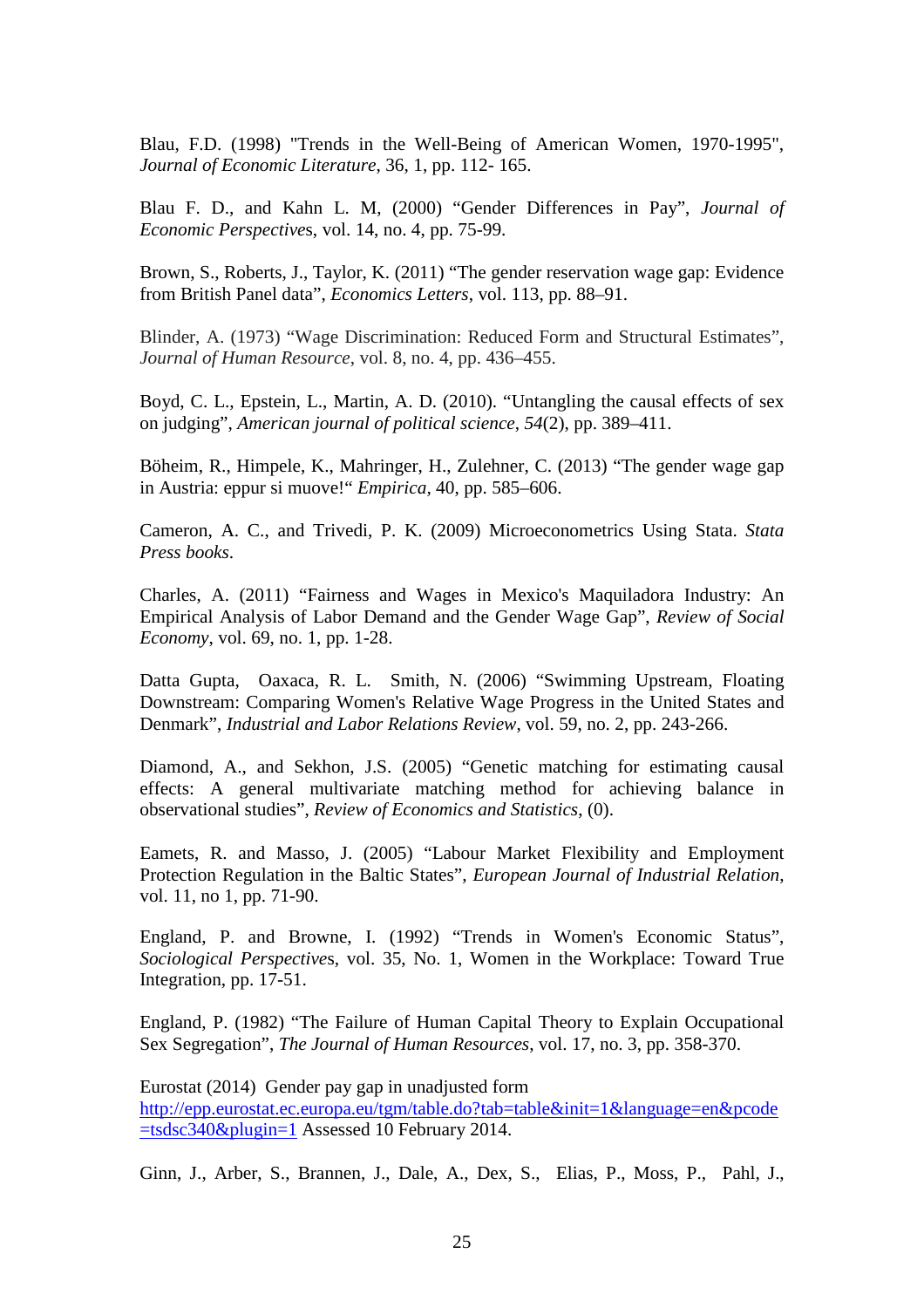Roberts, C., Rubery, J. (1996) "Feminist Fallacies: A Reply to Hakim on Women's Employment", *The British Journal of Sociology*, vol. 47, no. 1, pp. 167-174.

Hakim, C. (1995) "Five Feminist Myths About Women's Employment", *British Journal of Sociology,* vol. 46, no. 3, pp. 429-455.

Hellerstein, J. and Neumark D. (1999) "Sex, Wages, and Productivity: An Empirical Analysis of Israeli Firm-Level Data", *International Economic Review,* vol. 40, no 1, pp. 95-123.

Hellerstein, J., Neumark, D., Troske, K. (1999) "Wages, Productivity, and Worker Characteristics: Evidence from Plant-Level Production Functions and Wage Equations", *Journal of Labor Economics,* vol.17, no. 3, pp. 409–446.

Hinnosaar, M. and. Rõõm, T. (2003) "The Impact of Minimum Wage on the Labour Market in Estonia: An Empirical Analysis", Bank of Estonia, Working Papers, No. 8.

Ho, D. E., Imai, K., King, G., Stuart, E. A. (2007) "Matching as nonparametric preprocessing for reducing model dependence in parametric causal inference" *Political analysis*, vol.15 no. 3, pp. 199–236.

Iversen, T. and Rosenbluth, F. (2010) "Women, Work, & Politics: The Political Economy of Gender Inequality" by New Haven, CT: Yale University Press, 2010, 202 pp

Jarell S. B. and Stanley T.D. (2004) "Declining Bias and Gender Wage Discrimination? A Meta-Regression Analysis", *The Journal of Human Resources*, vol. 39, no. 3, pp. 828-838.

Leping, K.-O. and Toomet, O. (2008) "Emerging ethnic wage gap: Estonia during political and economic transition", *Journal of Comparative Economics*, vol. 36, pp. 599–619.

Mincer, J. (1958) "Investment in Human Capital and Personal Income Distribution", *Journal of Political Economy*, vol. 66, no. 4, pp. 281-302.

Mincer, J. (1974) "Schooling, Experience and Earnings", New York: National Bureau of Economic Research.

Mincer, J. and Polachek, S. (1974) "Family investments in human capital: earnings of women", *Journal of Political Economy*, 82(2), S76–S108

Mõtsmees, P. and Meriküll, J. (2012) "What you ask, is what you get: gender reservation wage gap", University of Tartu, mimeo.

Newell, A. and Reilly, B. (2001) "The Gender Pay Gap In The Transition From Communism: Some Empirical Evidence", *Economic Systems,* 25, pp. 287-304.

Nyhus, E.K. and Pons, E. (2012) "Personality And The Gender Wage Gap", *Applied Economics*, 44, pp. 105–118.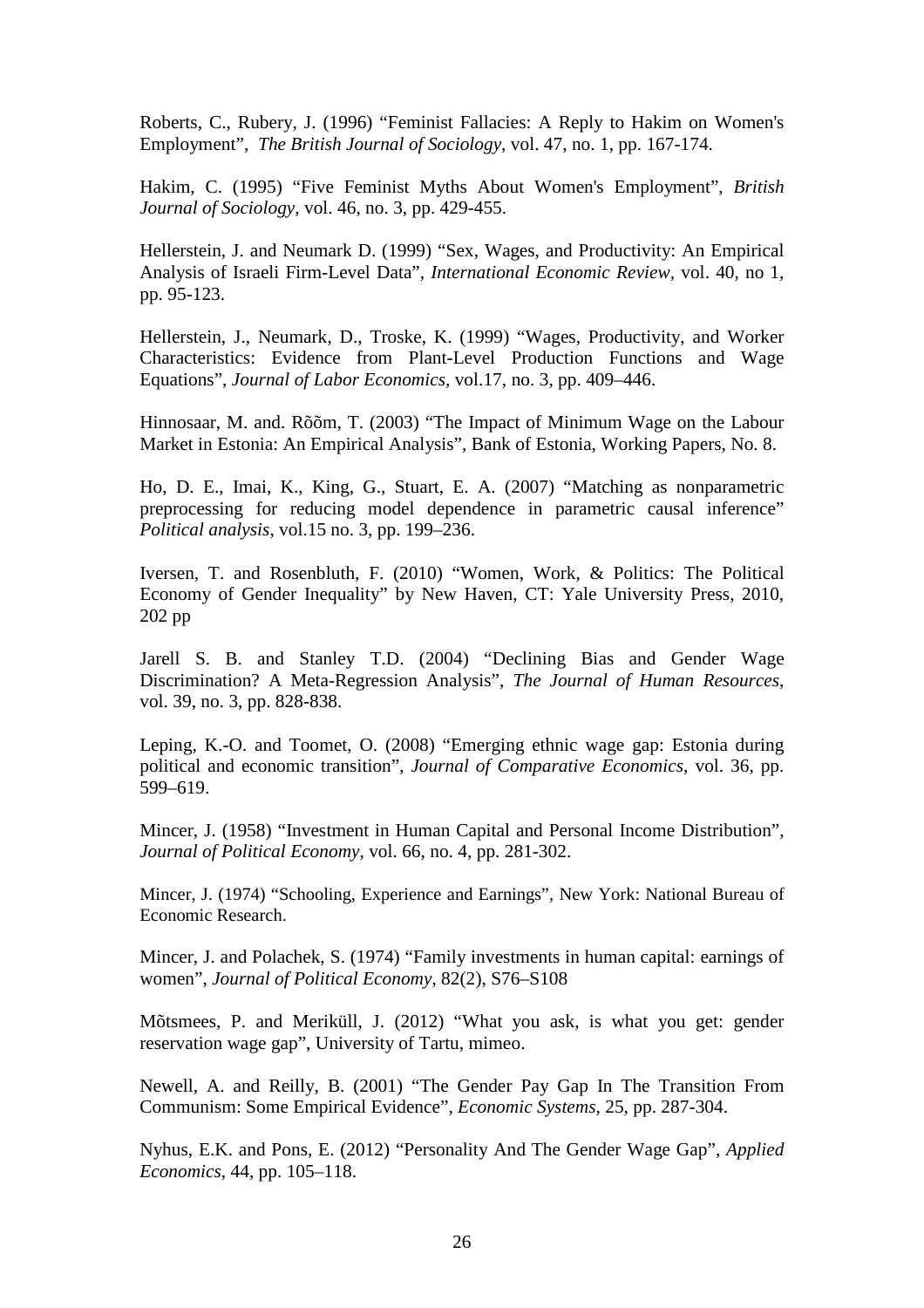Oaxaca, R. (1973) "Male-Female Wage Differentials in Urban Labor Markets", *International Economic Review,* vol. 14, no. 3, pp. 693–709.

Philips, K. (2001) "The Changes in Valuation of Human Capital During the Transition Process in Estonia", Dissertationes Rerum Oeconomicarum Universitas Tartuensis, No. 6, Tartu 2001

Polachek, S.W. (2003) "Mincer's Overtaking Point and the Life Cycle Earning Distribution", *Review of Economics of the Household,* 1, pp. 273-304.

Rubin, D. B. (2006) "Matched sampling for causal effects", Cambridge University Press.

Rõõm, T. and Kallaste E. (2004) "Men and Women in the Estonian Labour Market: An Assessment of the Gender Wage Gap", Praxis Policy Analysis no 8 [http://praxis.ee/fileadmin/tarmo/Publikatsioonid/PA82004\\_eng.pdf](http://praxis.ee/fileadmin/tarmo/Publikatsioonid/PA82004_eng.pdf)

Semykina, A. and Linz, S.J. (2010) "Analyzing the Gender Pay Gap in Transition Economies: How Much Does Personality Matter?" Human Relations, vol. 63, no. 4, pp. 447–469.

Stanley, T.D. and Jarrell, S. (1998) "Gender Wage Discrimination Bias? A Meta-Regression Analysis", *Journal of Human Resources,* vol. 33, no.4, pp. 947–973.

Satatistics Estonia (2014) The Estonian Labour Force Survey, available at: [http://pub.stat.ee/px](http://pub.stat.ee/px-web.2001/I_Databas/Social_life/09Labour_market/04Employed_persons/02Annual_statistics/ML_047.htm)[web.2001/I\\_Databas/Social\\_life/09Labour\\_market/04Employed\\_persons/02Annual\\_s](http://pub.stat.ee/px-web.2001/I_Databas/Social_life/09Labour_market/04Employed_persons/02Annual_statistics/ML_047.htm) [tatistics/ML\\_047.htm](http://pub.stat.ee/px-web.2001/I_Databas/Social_life/09Labour_market/04Employed_persons/02Annual_statistics/ML_047.htm) (accessed 21 Janury 2014).

[Vöörmann, R. \(2000\) "Men and Women on the Labour Market Wage Rations", in.](javascript:__doPostBack()  Maimik, P., [Mänd, K., Papp, Ü. \(Toim.\). Towards a balanced society: women and](javascript:__doPostBack()  men in Estonia (46 - [53\). Tallinn: ÜRO Arenguprogramm Eestis.](javascript:__doPostBack()

Weichselbaumer, D. and Winter-Ebmer, R. (2005) "A Meta-Analysis Of The International Gender Wage Gap", *Journal of Economic Surveys,* vol. 19, no. 3, pp. 479–511.